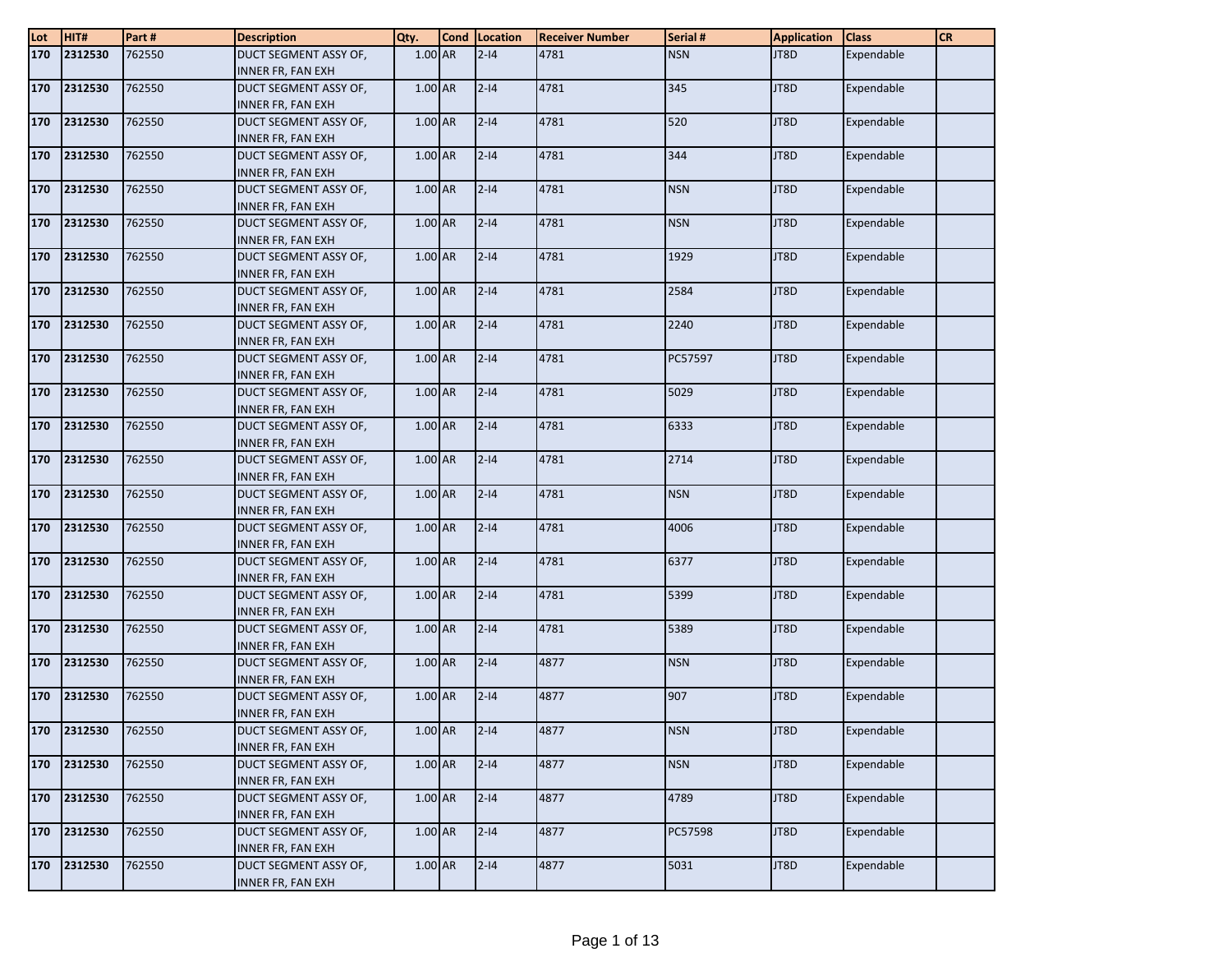| Lot | HIT#        | Part#      | <b>Description</b>       | Qty.      | Cond Location | <b>Receiver Number</b> | Serial #   | <b>Application</b> | <b>Class</b> | <b>CR</b> |
|-----|-------------|------------|--------------------------|-----------|---------------|------------------------|------------|--------------------|--------------|-----------|
| 170 | 2312530     | 762550     | DUCT SEGMENT ASSY OF,    | 1.00 AR   | $2 - 14$      | 4877                   | <b>NSN</b> | JT8D               | Expendable   |           |
|     |             |            | <b>INNER FR, FAN EXH</b> |           |               |                        |            |                    |              |           |
| 170 | 2312530     | 762550     | DUCT SEGMENT ASSY OF,    | 1.00 AR   | $2 - 14$      | 4877                   | 08-2241    | JT8D               | Expendable   |           |
|     |             |            | <b>INNER FR, FAN EXH</b> |           |               |                        |            |                    |              |           |
| 170 | 2312530     | 762550     | DUCT SEGMENT ASSY OF,    | 1.00 AR   | $2 - 14$      | 4877                   | 1372       | JT8D               | Expendable   |           |
|     |             |            | <b>INNER FR, FAN EXH</b> |           |               |                        |            |                    |              |           |
| 170 | 2312530     | 762550     | DUCT SEGMENT ASSY OF,    | 1.00 AR   | $2 - 14$      | ESN-717497             | N/A        | JT8D               | Expendable   |           |
|     |             |            | <b>INNER FR, FAN EXH</b> |           |               |                        |            |                    |              |           |
| 170 | 2312530     | 762550     | DUCT SEGMENT ASSY OF,    | 1.00 AR   | $2 - 14$      | ESN-717440             | <b>NSN</b> | JT8D               | Expendable   |           |
|     |             |            | INNER FR, FAN EXH        |           |               |                        |            |                    |              |           |
| 170 | 2312530     | 762550     | DUCT SEGMENT ASSY OF,    | $1.00$ AR | $2 - 14$      | ESN-717440             | <b>NSN</b> | JT8D               | Expendable   |           |
|     |             |            | <b>INNER FR, FAN EXH</b> |           |               |                        |            |                    |              |           |
| 170 | 2312530     | 762550     | DUCT SEGMENT ASSY OF,    | 1.00 AR   | $2 - 14$      | ESN-726064             | <b>NSN</b> | JT8D               | Expendable   |           |
|     |             |            | <b>INNER FR, FAN EXH</b> |           |               |                        |            |                    |              |           |
| 170 | 2312530     | 762550     | DUCT SEGMENT ASSY OF,    | 1.00 AR   | $2 - 14$      | ESN-726064             | 4203       | JT8D               | Expendable   |           |
|     |             |            | INNER FR, FAN EXH        |           |               |                        |            |                    |              |           |
| 170 | 2312530     | 762550     | DUCT SEGMENT ASSY OF,    | 1.00 AR   | $2 - 14$      | WO-20031               | N/A        | JT8D               | Expendable   |           |
|     |             |            | <b>INNER FR, FAN EXH</b> |           |               |                        |            |                    |              |           |
| 170 | 2312530     | 762550-001 | DUCT SEGMENT ASSY OF,    | $1.00$ AR | $2 - 14$      | 4782                   | <b>NSN</b> | JT8D               | Expendable   |           |
|     |             |            | INNER FR, FAN EXH        |           |               |                        |            |                    |              |           |
| 170 | 2312530     | 762550-001 | DUCT SEGMENT ASSY OF,    | $1.00$ AR | $2 - 14$      | 4782                   | <b>NSN</b> | JT8D               | Expendable   |           |
|     |             |            | <b>INNER FR, FAN EXH</b> |           |               |                        |            |                    |              |           |
| 170 | 2312530     | 762550-001 | DUCT SEGMENT ASSY OF,    | 1.00 AR   | $2 - 14$      | 4782                   | <b>NSN</b> | JT8D               | Expendable   |           |
|     |             |            | <b>INNER FR, FAN EXH</b> |           |               |                        |            |                    |              |           |
| 170 | 2312530     | 762550-001 | DUCT SEGMENT ASSY OF,    | 1.00 AR   | $2 - 14$      | 4782                   | 6632       | JT8D               | Expendable   |           |
|     |             |            | <b>INNER FR, FAN EXH</b> |           |               |                        |            |                    |              |           |
| 170 | 2312530     | 762550-001 | DUCT SEGMENT ASSY OF,    | 1.00 AR   | $2 - 14$      | 4782                   | <b>NSN</b> | JT8D               | Expendable   |           |
|     |             |            | <b>INNER FR, FAN EXH</b> |           |               |                        |            |                    |              |           |
| 170 | 2312530     | 762550-001 | DUCT SEGMENT ASSY OF,    | 1.00R     | $2 - 14$      | 4876                   | 4844       | JT8D               | Expendable   |           |
|     |             |            | <b>INNER FR, FAN EXH</b> |           |               |                        |            |                    |              |           |
| 170 | 2312530     | 762550-001 | DUCT SEGMENT ASSY OF,    | 1.00R     | $2 - 14$      | 4876                   | 5531       | JT8D               | Expendable   |           |
|     |             |            | INNER FR, FAN EXH        |           |               |                        |            |                    |              |           |
| 170 | 2312530     | 762550-001 | DUCT SEGMENT ASSY OF,    | 1.00 AR   | $2 - 14$      | 4878                   | 6395       | JT8D               | Expendable   |           |
|     |             |            | <b>INNER FR, FAN EXH</b> |           |               |                        |            |                    |              |           |
| 170 | 2312530     | 762550-001 | DUCT SEGMENT ASSY OF,    | 1.00 AR   | $2 - 14$      | 4878                   | 4073       | JT8D               | Expendable   |           |
|     |             |            | <b>INNER FR, FAN EXH</b> |           |               |                        |            |                    |              |           |
| 170 | 2312530     | 762550-001 | DUCT SEGMENT ASSY OF,    | $1.00$ AR | $2 - 14$      | 4878                   | <b>NSN</b> | JT8D               | Expendable   |           |
|     |             |            | <b>INNER FR, FAN EXH</b> |           |               |                        |            |                    |              |           |
| 170 | 2312530     | 776642     | FAN EXH INN. REAR DUCT   | 1.00 AR   | $2 - 14$      | 4880                   | <b>NSN</b> | JT8D               | Expendable   |           |
|     |             |            | <b>SEGMENT</b>           |           |               |                        |            |                    |              |           |
|     | 170 2312530 | 776642     | FAN EXH INN. REAR DUCT   | 1.00 AR   | $ 2 - 14 $    | 4880                   | <b>NSN</b> | JT8D               | Expendable   |           |
|     |             |            | SEGMENT                  |           |               |                        |            |                    |              |           |
| 170 | 2312530     | 793261     | <b>TURB FAN DUCT SEG</b> | 1.00 AR   | $2 - 14$      | ESN-717497             | 774        | JT8D               | Expendable   |           |
| 170 | 2312530     | 793261     | TURB FAN DUCT SEG        | 1.00 AR   | $2 - 14$      | ESN-717440             | <b>NSN</b> | JT8D               | Expendable   |           |
| 170 | 2312530     | 793261     | TURB FAN DUCT SEG        | 1.00R     | $2 - 14$      | ESN-725463             | <b>NSN</b> | JT8D               | Expendable   |           |
| 170 | 2312530     | 793261-001 | TURB FAN DUCT SEG        | 1.00R     | $2 - 14$      | ESN-717420             | 1005       | JT8D               | Expendable   |           |
| 170 | 2312530     | 793262     | TURBINE FAN DUCT         | 1.00 AR   | $2 - 14$      | ESN-717440             | <b>NSN</b> | JT8D               | Expendable   |           |
|     |             |            | <b>SEGMENT ASSY</b>      |           |               |                        |            |                    |              |           |
| 170 | 2312530     | 793262     | <b>TURBINE FAN DUCT</b>  | 1.00R     | $2 - 14$      | ESN-725463             | N/A        | JT8D               | Expendable   |           |
|     |             |            | <b>SEGMENT ASSY</b>      |           |               |                        |            |                    |              |           |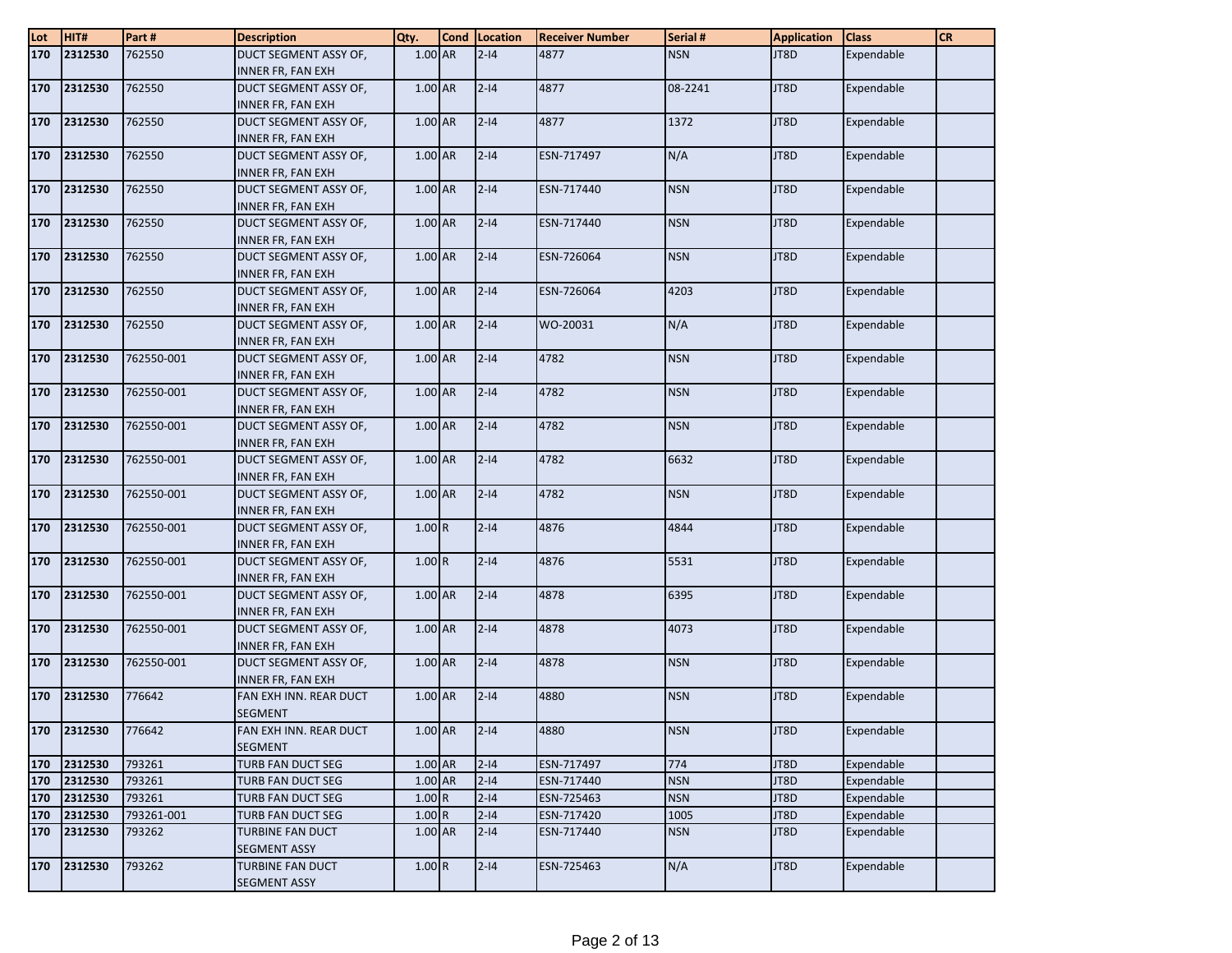| Lot | HIT#    | Part#      | <b>Description</b>                                        | Qty.      | Cond Location | <b>Receiver Number</b> | Serial #          | <b>Application</b> | <b>Class</b> | <b>CR</b> |
|-----|---------|------------|-----------------------------------------------------------|-----------|---------------|------------------------|-------------------|--------------------|--------------|-----------|
| 170 | 2312530 | 814755     | NUT-ASSY OF, SLFLKG, GANG<br>ANGLE, FAN EXH               | 1.00 AR   | $2 - 14$      | ESN-717440             | <b>NSN</b>        | JT8D               | Expendable   |           |
| 170 | 2312530 | 814755     | NUT-ASSY OF, SLFLKG, GANG<br>ANGLE, FAN EXH               | 1.00 AR   | $2 - 14$      | ESN-717440             | <b>NSN</b>        | JT8D               | Expendable   |           |
| 170 | 2312530 | 819812-01  | SUP-ASSY OF, CONTAINMENT<br>SHIELD RIGHT                  | $1.00$ AR | $2 - 14$      | ESN-717440             | <b>NSN</b>        | JT8D               | Expendable   |           |
| 170 | 2312530 | 819813-01  | <b>SUP-ASSY OF CONTAINMENT</b><br>SHIELD, LEFT            | 1.00 AR   | $2 - 14$      | ESN-717440             | <b>NSN</b>        | JT8D               | Expendable   |           |
| 170 | 2312530 | 819814-01  | SHIELD-ASSY OF,<br>CONTAINMENT, HPT CASE,<br><b>UPPER</b> | 1.00 AR   | $2 - 14$      | ESN-717440             | <b>BKLBC59104</b> | JT8D               | Expendable   |           |
| 170 | 2312530 | 819816-01  | SHIELD-ASSY OF,<br>CONTAINMENT, HPT CASE,<br><b>LWR</b>   | 1.00 AR   | $2 - 14$      | ESN-717440             | <b>BKLBC32270</b> | JT8D               | Expendable   |           |
| 171 | 2312531 | N/A        | JT8D-200 Q.E.C                                            | 1.00 AR   | $2 - 15$      | 4527                   | N/A               | JT8D               | QEC          |           |
| 172 | 2312532 | 5000171-01 | <b>C-1 STATOR</b>                                         | 1.00 AR   | $2-J1$        | Initial Import         | 203               | JT8D               | Expendable   |           |
| 172 | 2312532 | 5001472-01 | C-2 STATOR                                                | 1.00 AR   | $2-J1$        | Initial Import         | 1405              | JT8D               | Expendable   |           |
| 172 | 2312532 | 5001615-01 | C-1.5 STATOR                                              | 1.00 AR   | $2-J1$        | Initial Import         | 1128              | JT8D               | Expendable   |           |
| 172 | 2312532 | 5005671-01 | C-1.5 DUCT                                                | 1.00 AR   | $2-J1$        | Initial Import         | 1128              | JT8D               | Expendable   |           |
| 172 | 2312532 | 5005880-01 | <b>C-10 STATOR</b>                                        | 1.00 AR   | $2-J1$        | Initial Import         | VG0506            | JT8D               | Expendable   |           |
| 172 | 2312532 | 766171     | TUBE-ASSY OF, PS3, BLEED<br><b>CONTROL</b>                | 1.00 AR   | $2-J1$        | Initial Import         | <b>NSN</b>        | JT8D               | Expendable   |           |
| 172 | 2312532 | 772045     | C-2 CASE                                                  | 1.00 AR   | $2-J1$        | Initial Import         | JE9662            | JT8D               | Expendable   |           |
| 172 | 2312532 | 776374     | <b>FAN EXH INTERM INNER DUCT</b>                          | 1.00 AR   | $2-J1$        | Initial Import         | N/A               | JT8D               | Expendable   |           |
| 172 | 2312532 | 777148     | <b>FRONT TURBINE CASE</b>                                 | 1.00 AR   | $2-J1$        | ESN-717497             | JG0772            | JT8D               | Expendable   |           |
| 172 | 2312532 | 777273     | C-3 STATOR                                                | 1.00 AR   | $2-J1$        | Initial Import         | 1146              | JT8D               | Expendable   |           |
| 172 | 2312532 | 777762     | <b>T-3 OAS SPACERS</b>                                    | 3.00 AR   | $2-J1$        | 2706                   |                   | JT8D               | Expendable   |           |
| 172 | 2312532 | 778870     | <b>FRONT TURBINE CASE</b>                                 | $1.00$ AR | $2-J1$        | Initial Import         | <b>NSN</b>        | JT8D               | Expendable   |           |
| 172 | 2312532 | 778942     | C-4 CASE                                                  | 1.00 AR   | $2-J1$        | Initial Import         | HZ2443            | JT8D               | Expendable   |           |
| 172 | 2312532 | 778944     | C-3 CASE                                                  | 1.00 AR   | $2-J1$        | Initial Import         | HZ2502            | JT8D               | Expendable   |           |
| 172 | 2312532 | 793885     | <b>C-5 STATOR</b>                                         | 1.00 AR   | $2-J1$        | Initial Import         | 0188              | JT8D               | Expendable   |           |
| 172 | 2312532 | 801281     | <b>FAN EXIT FAIRING</b>                                   | 1.00 AR   | $2-J1$        | Initial Import         | $7 - 4$           | JT8D               | Expendable   |           |
| 172 | 2312532 | 803220     | <b>DUCT ASSY COMB CHAMBER</b><br>AND TURB FAN (SET)       | $1.00$ AR | $2-J1$        | Initial Import         | TE1389            | JT8D               | Expendable   |           |
| 172 | 2312532 | 805777     | <b>CASE ASSY OF COMB</b><br><b>CHAMBER INNER</b>          | 1.00 AR   | $2-J1$        | Initial Import         | UY2217            | JT8D               | Expendable   |           |
| 172 | 2312532 | 806876-002 | <b>REAR TURBINE CASE</b>                                  | 1.00 AR   | $2-J1$        | 1047                   | <b>UV5974</b>     | JT8D               | Expendable   |           |
| 172 | 2312532 | 808158-003 | <b>REAR TURBINE CASE</b>                                  | $0.00$ AR | $2-J1$        | 1048                   | HU1559            | JT8D               | Expendable   |           |
| 172 | 2312532 | 808636-001 | <b>REAR TURBINE CASE</b>                                  | 1.00 AR   | $2-J1$        | 1049                   | UV5783            | JT8D               | Expendable   |           |
| 172 | 2312532 | 809384     | C-4 STATOR                                                | 1.00 AR   | $2-J1$        | Initial Import         | 1179              | JT8D               | Expendable   |           |
| 172 | 2312532 | 814777-01  | TUBE ASSY OF, PRESSURE #4<br>1/2 AND 6 BRG                | 1.00 AR   | $2-J1$        | Initial Import         | <b>NSN</b>        | JT8D               | Expendable   |           |
| 173 | 2312533 | 5000073-01 | C-13 STATOR                                               | 1.00 AR   | $2-J2$        | 4668                   | PX1189            | JT8D               | Expendable   |           |
| 173 | 2312533 | 5000073-01 | C-13 STATOR                                               | 1.00 AR   | $2-J2$        | 4669                   | UK7869            | JT8D               | Expendable   |           |
| 173 | 2312533 | 5000073-01 | C-13 STATOR                                               | 1.00 AR   | $2-J2$        | 4670                   | ST0872            | JT8D               | Expendable   |           |
| 173 | 2312533 | 5000073-01 | C-13 STATOR                                               | 1.00 AR   | $2-J2$        | 4671                   | NB9386            | JT8D               | Expendable   |           |
| 173 | 2312533 | 5000073-01 | C-13 STATOR                                               | 1.00 AR   | $2-J2$        | 4672                   | ST0960            | JT8D               | Expendable   |           |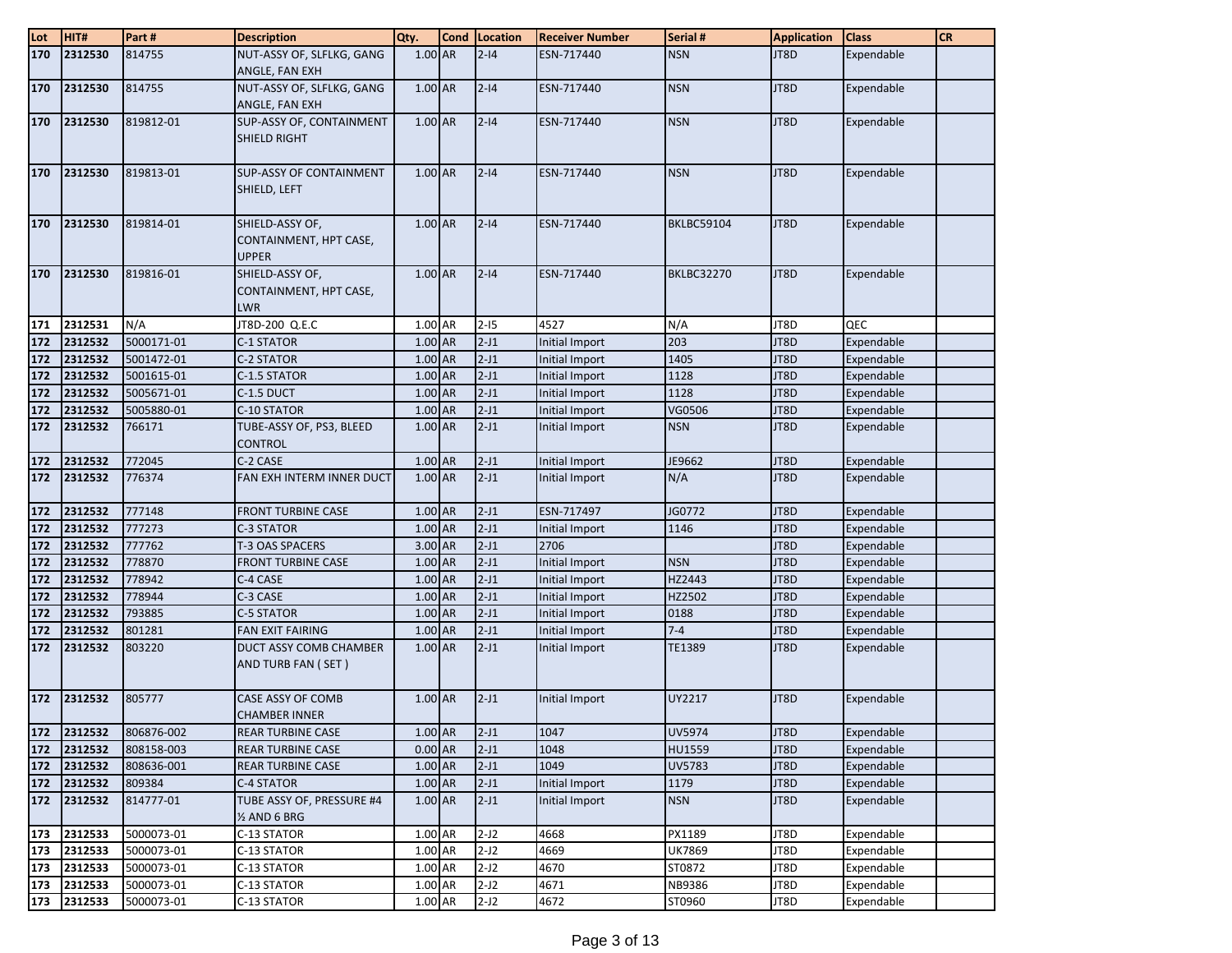| Lot        | HIT#               | Part#            | <b>Description</b>              | Qty.                 | Cond | Location         | <b>Receiver Number</b> | Serial #      | <b>Application</b> | <b>Class</b>             | <b>CR</b> |
|------------|--------------------|------------------|---------------------------------|----------------------|------|------------------|------------------------|---------------|--------------------|--------------------------|-----------|
| 173        | 2312533            | 5000073-01       | C-13 STATOR                     | 1.00 AR              |      | $2-J2$           | 4673                   | SR2081        | JT8D               | Expendable               |           |
| 173        | 2312533            | 5000073-01       | C-13 STATOR                     | 1.00 AR              |      | $2-J2$           | 4686                   | TT3197        | JT8D               | Expendable               |           |
| 173        | 2312533            | 5000073-01       | C-13 STATOR                     | 1.00 AR              |      | $2-J2$           | 4686                   | TT3297        | JT8D               | Expendable               |           |
| 173        | 2312533            | 5000073-01       | C-13 STATOR                     | 1.00 AR              |      | $2-J2$           | 4686                   | ST0791        | JT8D               | Expendable               |           |
| 173        | 2312533            | 5005880-01       | C-10 STATOR                     | 1.00 AR              |      | $2-J2$           | 4640                   | WT4107        | JT8D               | Expendable               |           |
| 173        | 2312533            | 5005880-01       | C-10 STATOR                     | 1.00 AR              |      | $2-J2$           | 4642                   | TZ5798        | JT8D               | Expendable               |           |
| 173        | 2312533            | 5005880-01       | C-10 STATOR                     | 1.00 AR              |      | $2-J2$           | 4659                   | UF6041        | JT8D               | Expendable               |           |
| 173        | 2312533            | 5005880-01       | C-10 STATOR                     | 1.00 AR              |      | $2-J2$           | 4660                   | BENCAS0961    | JT8D               | Expendable               |           |
| 173        | 2312533            | 5005880-01       | C-10 STATOR                     | 1.00 AR              |      | $2-J2$           | 4665                   | S27882        | JT8D               | Expendable               |           |
| 173        | 2312533            | 5005880-01       | C-10 STATOR                     | 1.00 AR              |      | $2-J2$           | 4667                   | UP9890        | JT8D               | Expendable               |           |
| 173        | 2312533            | 801772           | <b>CC GUIDES</b>                | 9.00 AR              |      | $2-J2$           | Initial Import         | N/A           | JT8D               | Expendable               |           |
| 174        | 2312534            | 5000977-01       | C-7 STATOR                      | 1.00 AR              |      | $2-J3$           | 4649                   | FR1069        | JT8D               | Expendable               |           |
| 174        | 2312534            | 5000977-01       | C-7 STATOR                      | 1.00 AR              |      | $2-J3$           | 4650                   | 5690          | JT8D               | Expendable               |           |
| 174        | 2312534            | 5000977-01       | <b>C-7 STATOR</b>               | $1.00$ AR            |      | $2-J3$           | 4662                   | 741           | JT8D               | Expendable               |           |
| 174        | 2312534            | 5000977-01       | C-7 STATOR                      | 1.00 AR              |      | $2-J3$           | 4663                   | LJ3786        | JT8D               | Expendable               |           |
| 174        | 2312534            | 5000977-01       | C-7 STATOR                      | 1.00 AR              |      | $2-J3$           | 4664                   | LJ368         | JT8D               | Expendable               |           |
| 174        | 2312534            | 5005887-01       | C-7 STATOR                      | 1.00 AR              |      | $2-J3$           | 4634                   | UR0004        | JT8D               | Expendable               |           |
| 174        | 2312534            | 5005887-01       | C-7 STATOR                      | $1.00$ AR            |      | $2-J3$           | 4635                   | P25350        | JT8D               | Expendable               |           |
| 174        | 2312534            | 5005887-01       | C-7 STATOR                      | 1.00 AR              |      | $2-J3$           | 4636                   | <b>TN0275</b> | JT8D               | Expendable               |           |
| 174        | 2312534            | 5005887-01       | C-7 STATOR                      | $1.00$ AR            |      | $2-J3$           | 4648                   | TG5656        | JT8D               | Expendable               |           |
| 174        | 2312534            | 5005887-01       | C-7 STATOR                      | 1.00 AR              |      | $2-J3$           | 4678                   | TC1413        | JT8D               | Expendable               |           |
| 174        | 2312534            | 793885           | C-5 STATOR                      | 1.00 AR              |      | $2-J3$           | 4637                   | 2470          | JT8D               | Expendable               |           |
| 174        | 2312534            | 793885           | C-5 STATOR                      | 1.00 AR              |      | $2-J3$           | 4652                   | 2443          | JT8D               | Expendable               |           |
| 174        | 2312534<br>2312534 | 793885<br>793885 | C-5 STATOR<br><b>C-5 STATOR</b> | 1.00 AR<br>$1.00$ AR |      | $2-J3$<br>$2-J3$ | 4653<br>4655           | 0584<br>1400  | JT8D<br>JT8D       | Expendable               |           |
| 174<br>174 | 2312534            | 793885           |                                 | 1.00 AR              |      | $2-J3$           | 4674                   | 0576          | JT8D               | Expendable               |           |
| 174        | 2312534            | 793885           | C-5 STATOR<br>C-5 STATOR        | 1.00 AR              |      | $2-J3$           | 4680                   | 0096          | JT8D               | Expendable<br>Expendable |           |
| 174        | 2312534            | 793885           |                                 | 1.00 AR              |      | $2-J3$           | 4684                   | 1862          | JT8D               | Expendable               |           |
| 174        | 2312534            | 793885           | C-5 STATOR<br>C-5 STATOR        | $1.00$ AR            |      | $2-J3$           | 4685                   | 0319          | JT8D               | Expendable               |           |
| 175        | 2312535            | 735884           | CC OUTLET DUCT ASSY             | 1.00 AR              |      | $2-J4$           | Initial Import         | N/A           | JT8D               | Expendable               |           |
| 175        | 2312535            | 735884-003       | CC OUTLET DUCT ASSY             | 1.00 AR              |      | $2-J4$           | Initial Import         | DX6904        | JT8D               | Expendable               |           |
| 175        | 2312535            | 735884-003       | CC OUTLET DUCT ASSY             | $0.00$ AR            |      | $2-J4$           | 1176                   | JL5910        | JT8D               | Expendable               |           |
| 175        | 2312535            | 735884-003       | CC OUTLET DUCT ASSY             | 1.00 AR              |      | $2-J4$           | 2798                   | ATI103683     | JT8D               | Expendable               |           |
| 175        | 2312535            | 735884-003       | CC OUTLET DUCT ASSY             | 1.00 AR              |      | $2-J4$           | ESN-717497             | VR5328        | JT8D               | Expendable               |           |
| 175        | 2312535            | 735884-003       | CC OUTLET DUCT ASSY             | 1.00 AR              |      | $2-J4$           | 5361                   | LV7468        | JT8D               | Expendable               |           |
| 175        | 2312535            | 735884-003       | CC OUTLET DUCT ASSY             | 1.00 AR              |      | $2-J4$           | ESN-726064             | KJ5487        | JT8D               | Expendable               |           |
| 175        | 2312535            | 735884-003       | CC OUTLET DUCT ASSY             | 1.00 AR              |      | $2-J4$           | WO-20031               | <b>ARR159</b> | JT8D               | Expendable               |           |
| 175        | 2312535            | 735884-003       | CC OUTLET DUCT ASSY             | 1.00 AR              |      | $2-J4$           | ESN-718591             | AT1042102     | JT8D               | Expendable               |           |
| 175        | 2312535            | 765758           | CASE ASSY OF COMB               | 1.00 AR              |      | $2-J4$           | ESN-717497             | P58488        | JT8D               | Expendable               |           |
|            |                    |                  | <b>CHAMBER INNER</b>            |                      |      |                  |                        |               |                    |                          |           |
| 175        | 2312535            | 774302           | <b>CC GUIDES</b>                | 9.00 AR              |      | $2-J4$           | ESN-717497             |               | JT8D               | Expendable               |           |
| 175        | 2312535            | 776953           | NUT ASSY GANG CHANNEL           | 1.00 AR              |      | $2-J4$           | ESN-717497             | 4866          | JT8D               | Expendable               |           |
| 175        | 2312535            | 815556           | CC OUTER FRONT CASE             | 1.00 AR              |      | $2-J4$           | ESN-717497             | BJNBAM0548    | JT8D               | Expendable               |           |
| 175        | 2312535            | JA803114         | COMB. CHAMBER                   | 1.00 AR              |      | $2-J4$           | ESN-717497             | 92490         | JT8D               | Expendable               |           |
| 175        | 2312535            | JA803114         | COMB. CHAMBER                   | 1.00 AR              |      | $2-J4$           | ESN-717497             | 92601         | JT8D               | Expendable               |           |
| 175        | 2312535            | JA803114         | COMB. CHAMBER                   | 1.00 AR              |      | $2-J4$           | ESN-717497             | 92600         | JT8D               | Expendable               |           |
| 175        | 2312535            | JA803114         | COMB. CHAMBER                   | 1.00 AR              |      | $2-J4$           | ESN-717497             | 92602         | JT8D               | Expendable               |           |
| 175        | 2312535            | JA803114         | COMB. CHAMBER                   | 1.00 AR              |      | $2-J4$           | ESN-717497             | 92599         | JT8D               | Expendable               |           |
| 175        | 2312535            | JA803114         | COMB. CHAMBER                   | 1.00 AR              |      | $2-J4$           | ESN-717497             | 92604         | JT8D               | Expendable               |           |
| 175        | 2312535            | JA803114         | COMB. CHAMBER                   | 1.00 AR              |      | $2-J4$           | ESN-717497             | 92603         | JT8D               | Expendable               |           |
| 176        | 2312536            | 384300           | <b>FUEL PUMP</b>                | $1.00$ AR            |      | $2-J5$           | 1548                   | 9669          | JT8D               | Expendable               |           |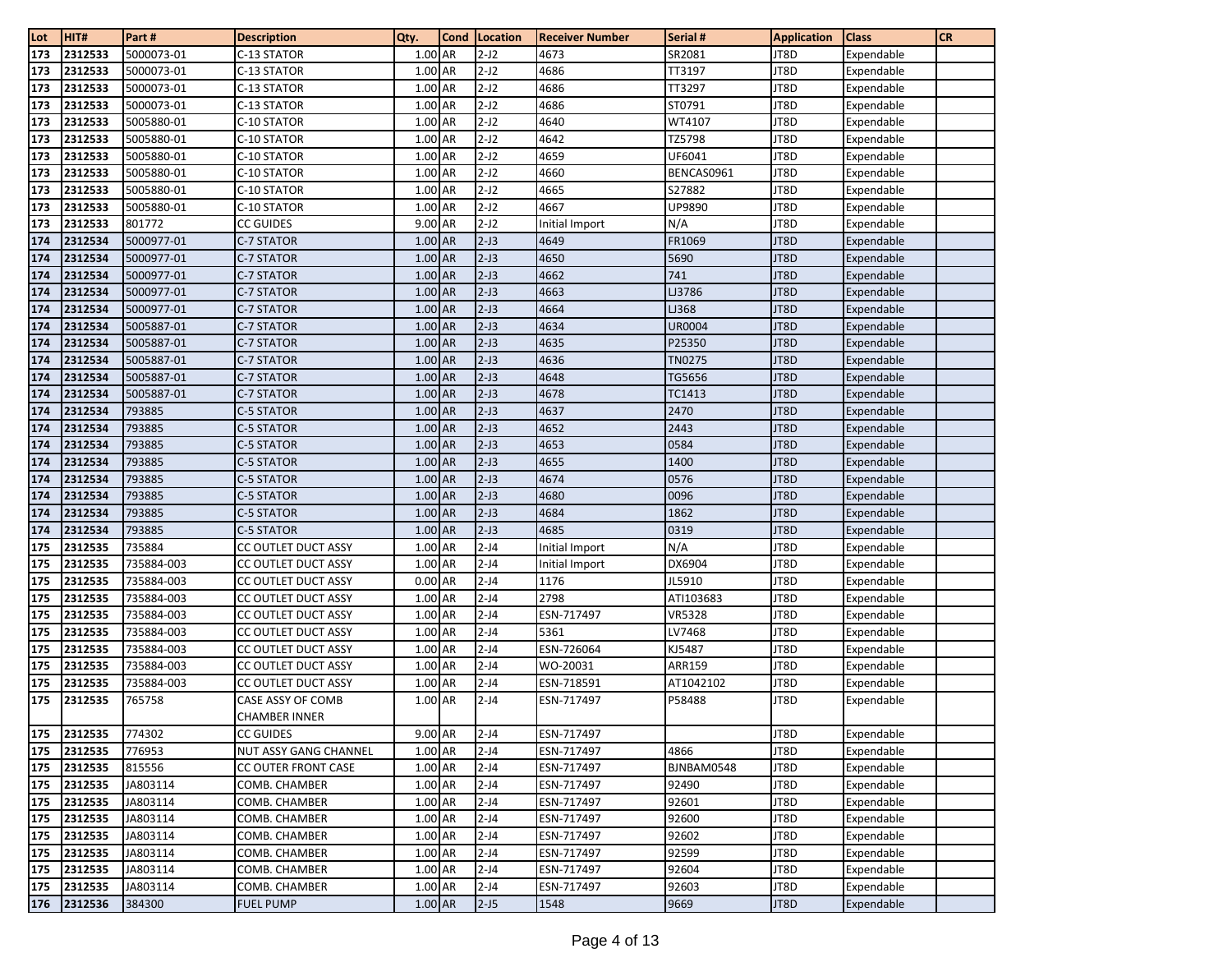| Lot        | HIT#               | Part#            | <b>Description</b>                              | Qty.               | <b>Cond</b> | Location             | <b>Receiver Number</b>           | Serial #         | <b>Application</b> | <b>Class</b>             | <b>CR</b> |
|------------|--------------------|------------------|-------------------------------------------------|--------------------|-------------|----------------------|----------------------------------|------------------|--------------------|--------------------------|-----------|
| 176        | 2312536            | 384300           | <b>FUEL PUMP</b>                                | $1.00$ AR          |             | $2-J5$               | 1550                             | 8907             | JT8D               | Expendable               |           |
| 176        | 2312536            | 384300           | <b>FUEL PUMP</b>                                | 1.00 AR            |             | $2-J5$               | 1551                             | 9224             | JT8D               | Expendable               |           |
| 176        | 2312536            | 779326           | TUBE-ASSY OF, PB, FUEL                          | 1.00 AR            |             | $2-J5$               | 2374                             | <b>NSN</b>       | JT8D               | Expendable               |           |
| 176        | 2312536            | 814855           | <b>DIFFUSER CASE</b>                            | 1.00 AR            |             | $2-J5$               | 1570                             | RT0767           | JT8D               | Expendable               |           |
| 176        | 2312536            | 815556           | <b>CC OUTER FRONT CASE</b>                      | 1.00 AR            |             | $2-J5$               | 1573                             | BJNBAL8863       | JT8D               | Expendable               |           |
| 176        | 2312536            | N/A              | JT8D-200 Q.E.C                                  | 1.00 AR            |             | $2-J5$               | Initial Import                   | N/A              | JT8D               | QEC                      |           |
| 177        | 2312537            | 5000171-01       | C-1 STATOR                                      | $1.00$ AR          |             | $3 - A1$             | 2689                             | 1959             | JT8D               | Expendable               |           |
| 177        | 2312537            | 5000171-01       | C-1 STATOR                                      | 1.00 AR            |             | $3-A1$               | 2689                             | 0699             | JT8D               | Expendable               |           |
| 177        | 2312537            | 5000171-01       | C-1 STATOR                                      | 0.00 AR            |             | $3-A1$               | 2689                             | 424              | JT8D               | Expendable               |           |
| 177        | 2312537            | 5000171-01       | C-1 STATOR                                      | 1.00 AR            |             | $3-A1$               | 2689                             | 0126             | JT8D               | Expendable               |           |
| 177        | 2312537            | 5000171-01       | C-1 STATOR                                      | 1.00 AR            |             | $3-A1$               | 2689                             | 01851            | JT8D               | Expendable               |           |
| 177        | 2312537            | 5000171-01       | C-1 STATOR                                      | 1.00 AR            |             | $3-A1$               | 2689                             | 483              | JT8D               | Expendable               |           |
| 177        | 2312537            | 801281           | FAN EXIT FAIRING                                | 1.00 AR            |             | $3-A1$               | 5357                             | 5410             | JT8D               | Expendable               |           |
| 178        | 2312538            | 5001472-01       | C-2 STATOR                                      | 1.00 AR            |             | $3 - A2$             | WO-20024                         | BBDUAJ7310       | JT8D               | Expendable               |           |
| 178        | 2312538            | 5005671-01       | C-1.5 DUCT                                      | 1.00 AR            |             | $3-A2$               | WO-20024                         | BKKTAH0076       | JT8D               | Expendable               |           |
| 178        | 2312538            | 772045           | C-2 CASE                                        | 1.00 AR            |             | $3-A2$               | WO-20024                         | BBDUAJ7231       | JT8D               | Expendable               |           |
| 178        | 2312538            | 801281           | FAN EXIT FAIRING                                | 1.00 AR            |             | $3 - A2$             | 4590                             | <b>NSN</b>       | JT8D               | Expendable               |           |
| 178        | 2312538            | 808156-003       | <b>REAR TURBINE CASE</b>                        | $1.00$ AR          |             | $3 - A2$             | Initial Import                   | VS9725           | JT8D               | Expendable               |           |
| 178        | 2312538            | 808636-001       | <b>REAR TURBINE CASE</b>                        | 1.00R              |             | $3-A2$               | Initial Import                   | CFL3154          | JT8D               | Expendable               |           |
| 178        | 2312538            | 811171-01        | C-1 STATOR                                      | 1.00 AR            |             | $3-A2$               | WO-20024                         | BBDUAJ7787       | JT8D               | Expendable               |           |
| 179        | 2312539            | 777273           | C-3 STATOR                                      | 1.00 REP           |             | $3-A3$               | Initial Import                   | JS5582           | JT8D               | Expendable               |           |
| 179        | 2312539            | 793885           | C-5 STATOR                                      | 1.00 REP           |             | $3-A3$               | 6474                             | 1049             | JT8D               | Expendable               |           |
| 180        | 2312540            | 777148           | <b>FRONT TURBINE CASE</b>                       | 1.00 AR            |             | $3 - A4$             | Initial Import                   | KU2861           | JT8D               | Expendable               |           |
| 180        | 2312540            | 777148           | <b>FRONT TURBINE CASE</b>                       | 1.00 AR            |             | $3 - A4$             | <b>Initial Import</b>            | PE9903           | JT8D               | Expendable               |           |
| 180        | 2312540            | 777148           | <b>FRONT TURBINE CASE</b>                       | 1.00 AR<br>1.00 AR |             | $3 - A4$             | Initial Import                   | RC3791           | JT8D               | Expendable               |           |
| 180        | 2312540            | 777148           | <b>FRONT TURBINE CASE</b>                       | 1.00 AR            |             | $3 - A4$             | Initial Import                   | JG0733           | JT8D               | Expendable               |           |
| 180        | 2312540            | 777148<br>777148 | <b>FRONT TURBINE CASE</b>                       | 1.00 AR            |             | $3 - A4$             | 1613<br>1614                     | LN5812NHMZ       | JT8D<br>JT8D       | Expendable               |           |
| 180        | 2312540<br>2312540 | 778870           | FRONT TURBINE CASE<br><b>FRONT TURBINE CASE</b> | 1.00 AR            |             | $3 - A4$<br>$3 - A4$ |                                  | LN4765           | JT8D               | Expendable               |           |
| 180<br>180 | 2312540            | 778870           | <b>FRONT TURBINE CASE</b>                       | 1.00 AR            |             | $3 - A4$             | Initial Import<br>Initial Import | DX1486<br>PG1864 | JT8D               | Expendable<br>Expendable |           |
| 180        | 2312540            | 778870           | <b>FRONT TURBINE CASE</b>                       | 1.00 AR            |             | $3 - A4$             | Initial Import                   | 2605             | JT8D               | Expendable               |           |
| 180        | 2312540            | 778870           | <b>FRONT TURBINE CASE</b>                       | $1.00$ AR          |             | $3 - A4$             | Initial Import                   | BKNUAA0042       | JT8D               | Expendable               |           |
| 181        | 2312541            | N/A              | JT8D-200 Q.E.C                                  | 1.00 AR            |             | $3 - A5$             | Initial Import                   | N/A              | JT8D               | QEC                      |           |
| 182        | 2312542            | 565016           | <b>OIL TANK</b>                                 | 1.00 AR            |             | $3 - B1$             | 3595                             | <b>NSN</b>       | JT8D               | Expendable               |           |
| 182        | 2312542            | 565016           | <b>OIL TANK</b>                                 | 1.00 AR            |             | $3 - B1$             | 3596                             | <b>NSN</b>       | JT8D               | Expendable               |           |
| 182        | 2312542            | 565016           | <b>OIL TANK</b>                                 | 1.00 AR            |             | $3 - B1$             | 3597                             | <b>NSN</b>       | JT8D               | Expendable               |           |
| 182        | 2312542            | 565016           | <b>OIL TANK</b>                                 | 1.00 AR            |             | $3 - B1$             | 3598                             | <b>NSN</b>       | JT8D               | Expendable               |           |
| 182        | 2312542            | 814855           | <b>DIFFUSER CASE</b>                            | 1.00 AR            |             | $3 - B1$             | 3601                             | VC7056           | JT8D               | Expendable               |           |
| 182        | 2312542            | 814855           | DIFFUSER CASE                                   | 1.00 AR            |             | $3 - B1$             | 3602                             | LY1425           | JT8D               | Expendable               |           |
| 182        | 2312542            | 814855           | <b>DIFFUSER CASE</b>                            | 1.00 AR            |             | $3 - B1$             | 3603                             | <b>VC7329</b>    | JT8D               | Expendable               |           |
| 182        | 2312542            | 815556           | CC OUTER FRONT CASE                             | 1.00 AR            |             | $3 - B1$             | 3599                             | BJNBAL8708       | JT8D               | Expendable               |           |
| 183        | 2312543            | 5000073-01       | C-13 STATOR                                     | 1.00 AR            |             | $3-B2$               | Initial Import                   | N/A              | JT8D               | Expendable               |           |
| 183        | 2312543            | 5000073-01       | C-13 STATOR                                     | 1.00 AR            |             | $3 - B2$             | Initial Import                   | TT3206           | JT8D               | Expendable               |           |
| 183        | 2312543            | 5000073-01       | C-13 STATOR                                     | 1.00 AR            |             | $3 - B2$             | 1325                             | UE5978           | JT8D               | Expendable               |           |
| 183        | 2312543            | 5000073-01       | C-13 STATOR                                     | 1.00 AR            |             | $3 - B2$             | 1430                             | TJ3298           | JT8D               | Expendable               |           |
| 183        | 2312543            | 5000073-01       | C-13 STATOR                                     | 1.00 AR            |             | $3-B2$               | 1546                             | TJ4759           | JT8D               | Expendable               |           |
| 183        | 2312543            | 5000073-01       | C-13 STATOR                                     | 1.00 AR            |             | $3-B2$               | 1547                             | RH2324           | JT8D               | Expendable               |           |
| 183        | 2312543            | 5000073-01       | C-13 STATOR                                     | 1.00 AR            |             | $3 - B2$             | 1711                             | SM5798           | JT8D               | Expendable               |           |
| 183        | 2312543            | 5000073-01       | C-13 STATOR                                     | 1.00 AR            |             | $3 - B2$             | 2327                             | VY9381           | JT8D               | Expendable               |           |
| 183        | 2312543            | 5000073-021      | C-13 STATOR                                     | 1.00 AR            |             | $3-B2$               | 1431                             | <b>RH231G</b>    | JT8D               | Expendable               |           |
| 183        | 2312543            | 5001373-01       | C-13 STATOR                                     | 1.00 AR            |             | $3-B2$               | 2126                             | JZ6439           | JT8D               | Expendable               |           |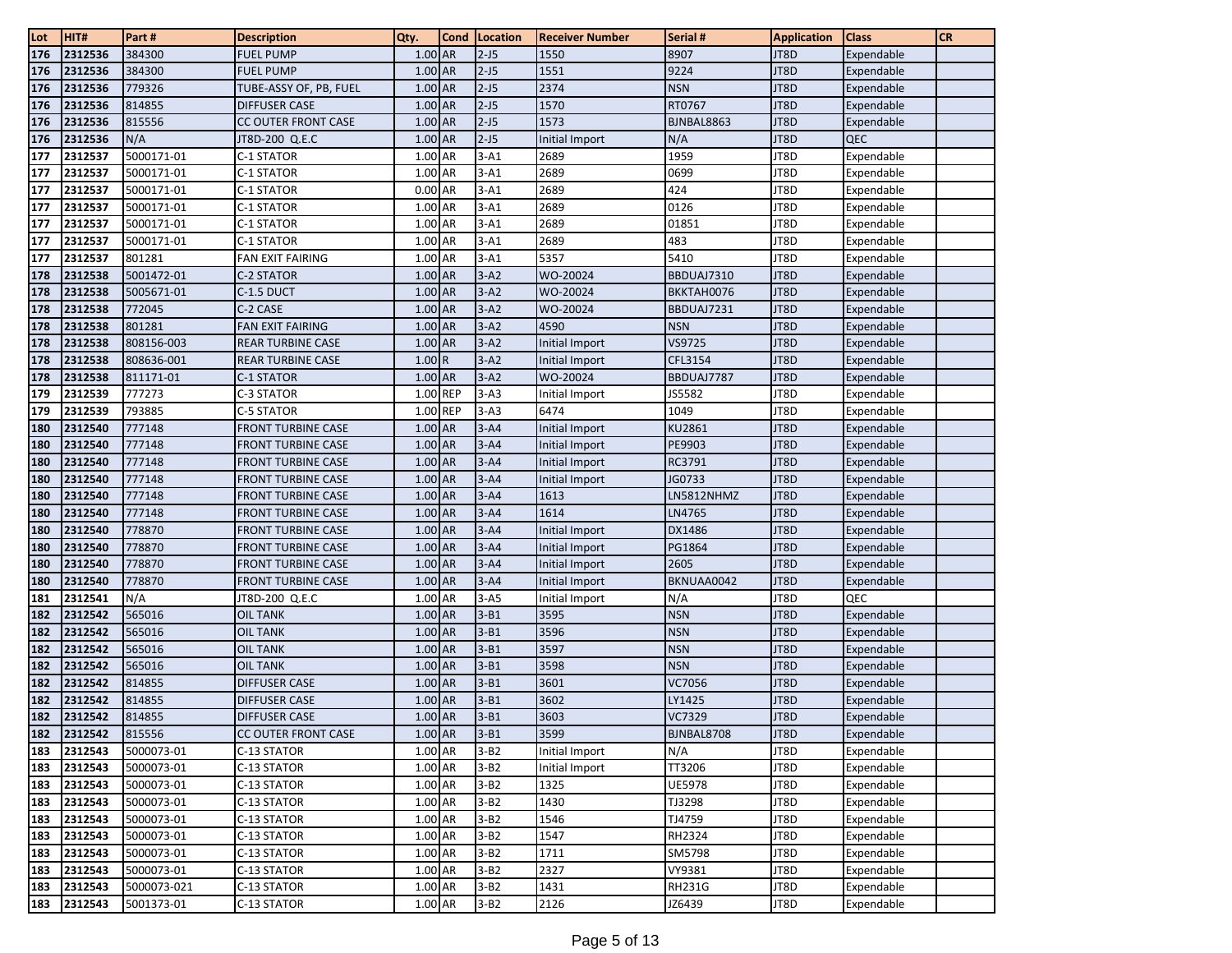| Lot        | HIT#               | Part #           | <b>Description</b>        | Qty.                 | Cond | Location         | <b>Receiver Number</b> | Serial #         | <b>Application</b> | <b>Class</b>             | <b>CR</b> |
|------------|--------------------|------------------|---------------------------|----------------------|------|------------------|------------------------|------------------|--------------------|--------------------------|-----------|
| 183        | 2312543            | 778984           | 4 STG COMP STTR           | 1.00 AR              |      | $3 - B2$         | 6399                   | LL7923           | JT8D               | Expendable               |           |
| 183        | 2312543            | 793885           | C-5 STATOR                | 1.00 AR              |      | $3 - B2$         | 6397                   | BBDUAT0607       | JT8D               | Expendable               |           |
| 183        | 2312543            | 793885           | C-5 STATOR                | 1.00 AR              |      | $3 - B2$         | 6398                   | 1387             | JT8D               | Expendable               |           |
| 183        | 2312543            | 809384           | C-4 STATOR                | 1.00 AR              |      | $3 - B2$         | 6401                   | RG2316           | JT8D               | Expendable               |           |
| 183        | 2312543            | 809384           | C-4 STATOR                | 1.00 AR              |      | $3 - B2$         | 6402                   | TC3883           | JT8D               | Expendable               |           |
| 183        | 2312543            | 809384           | C-4 STATOR                | 1.00 AR              |      | $3 - B2$         | 6403                   | 1009             | JT8D               | Expendable               |           |
| 183        | 2312543            | 809384           | C-4 STATOR                | $1.00$ AR            |      | $3-B2$           | 6404                   | 1423             | JT8D               | Expendable               |           |
| 183        | 2312543            | 809384           | C-4 STATOR                | 1.00 AR              |      | $3 - B2$         | 6405                   | RV3041           | JT8D               | Expendable               |           |
| 183        | 2312543            | 809384           | C-4 STATOR                | $1.00$ AR            |      | $3 - B2$         | 6406                   | 1598             | JT8D               | Expendable               |           |
| 183        | 2312543            | 809384           | C-4 STATOR                | 1.00 AR              |      | $3 - B2$         | 6407                   | BBDUAM8211       | JT8D               | Expendable               |           |
| 183        | 2312543            | 812283           | C-13 STATOR               | 1.00 AR              |      | $3 - B2$         | Initial Import         | BENCAS3348       | JT8D               | Expendable               |           |
| 183        | 2312543            | 812283           | C-13 STATOR               | 1.00R                |      | $3-B2$           | Initial Import         | BENCAP8715       | JT8D               | Expendable               |           |
| 183        | 2312543            | 812283           | C-13 STATOR               | 1.00 AR              |      | $3-B2$           | 1459                   | BENCAR4658       | JT8D               | Expendable               |           |
| 183        | 2312543            | 812283           | C-13 STATOR               | 1.00 AR              |      | $3-B2$           | 1461                   | VG0203           | JT8D               | Expendable               |           |
| 184        | 2312544            | 5001615-01       | C-1.5 STATOR              | 1.00 AR              |      | $3-B3$           | Initial Import         | 0414             | JT8D               | Expendable               |           |
| 184        | 2312544            | 5001615-01       | C-1.5 STATOR              | 1.00 AR              |      | $3-B3$           | 1518                   | 1518             | JT8D               | Expendable               |           |
| 184        | 2312544            | 5005671-01       | C-1.5 DUCT                | $0.00$ AR            |      | $3 - B3$         | Initial Import         | 0059             | JT8D               | Expendable               |           |
| 184        | 2312544            | 5005671-01       | C-1.5 DUCT                | $1.00$ AR            |      | $3 - B3$         | 6395                   | 0676             | JT8D               | Expendable               |           |
| 184        | 2312544            | 772045           | C-2 CASE                  | 1.00 AR              |      | $3-B3$           | 1342                   | LY2807           | JT8D               | Expendable               |           |
| 184        | 2312544            | 772045           | C-2 CASE                  | 1.00 AR              |      | $3-B3$           | 1343                   | <b>VH9515</b>    | JT8D               | Expendable               |           |
| 184        | 2312544            | 772045           | C-2 CASE                  | 1.00 AR              |      | $3-B3$           | 3786                   | UNKNOWN          | JT8D               | Expendable               |           |
| 184        | 2312544            | 776775           | C-5 STATOR                | 1.00 AR              |      | $3-B3$           | 1517                   | LE9178           | JT8D               | Expendable               |           |
| 184        | 2312544            | 778942           | C-4 CASE                  | 1.00 AR              |      | $3-B3$           | 1623                   | JW5288           | JT8D               | Expendable               |           |
| 184        | 2312544            | 778942           | C-4 CASE                  | 1.00 AR              |      | $3-B3$           | 1717                   | WE0867           | JT8D               | Expendable               |           |
| 184        | 2312544            | 778942           | C-4 CASE                  | 1.00 AR              |      | $3-B3$           | 6395                   | <b>RK5427</b>    | JT8D               | Expendable               |           |
| 184        | 2312544            | 778944           | C-3 CASE                  | $1.00$ AR            |      | $3-B3$           | Initial Import         | TJ6505           | JT8D               | Expendable               |           |
| 184        | 2312544            | 778944           | C-3 CASE                  | 1.00 AR              |      | $3-B3$           | 1349                   | UW0290           | JT8D               | Expendable               |           |
| 184        | 2312544            | 793885           | C-5 STATOR                | 1.00 AR              |      | $3 - B3$         | Initial Import         | 1913             | JT8D               | Expendable               |           |
| 184        | 2312544            | 793885           | C-5 STATOR                | 1.00 AR              |      | $3-B3$           | 1352                   | 1404             | JT8D               | Expendable               |           |
| 184        | 2312544            | 793885           | C-5 STATOR                | 1.00 AR              |      | $3-B3$           | 1353                   | 1153             | JT8D               | Expendable               |           |
| 184<br>184 | 2312544<br>2312544 | 801281<br>809384 | <b>FAN EXIT FAIRING</b>   | 1.00 AR<br>$1.00$ AR |      | $3-B3$<br>$3-B3$ | 1515                   | $2 - 23$<br>0634 | JT8D<br>JT8D       | Expendable               |           |
| 184        | 2312544            | 815603-01        | C-4 STATOR<br>C-3 STATOR  | $1.00$ AR            |      | $3-B3$           | Initial Import<br>1509 | BBDUAR5254       | JT8D               | Expendable<br>Expendable |           |
| 185        | 2312545            | 777148           | FRONT TURBINE CASE        | 1.00 AR              |      | $3 - B4$         | 1498                   | RW2150           | JT8D               | Expendable               |           |
| 185        | 2312545            | 778870           | <b>FRONT TURBINE CASE</b> | 1.00 AR              |      | $3 - B4$         | Initial Import         | SH7354           | JT8D               | Expendable               |           |
| 185        | 2312545            | 778870           | <b>FRONT TURBINE CASE</b> | 1.00 AR              |      | $3 - B4$         | Initial Import         | VT0562           | JT8D               | Expendable               |           |
| 185        | 2312545            | 778870           | FRONT TURBINE CASE        | 1.00 AR              |      | $3 - B4$         | Initial Import         | SD1455           | JT8D               | Expendable               |           |
| 185        | 2312545            | 793885           | C-5 STATOR                | 1.00 AR              |      | $3 - B4$         | Initial Import         | BBDUAP7221       | JT8D               | Expendable               |           |
| 185        | 2312545            | 793885           | C-5 STATOR                | 1.00 AR              |      | $3 - B4$         | Initial Import         | 1403             | JT8D               | Expendable               |           |
| 185        | 2312545            | 793885           | C-5 STATOR                | 1.00 AR              |      | $3 - B4$         | Initial Import         | BBDUAY7752       | JT8D               | Expendable               |           |
| 186        | 2312546            | 320115           | <b>ANTI-ICE VALVE</b>     | 1.00 AR              |      | $3 - B5$         | Initial Import         | 10049            | JT8D               | Rotable                  |           |
| 186        | 2312546            | 320115           | <b>ANTI-ICE VALVE</b>     | 1.00 AR              |      | $3 - B5$         | <b>Initial Import</b>  | 4558D            | JT8D               | Rotable                  |           |
| 186        | 2312546            | 320115           | <b>ANTI-ICE VALVE</b>     | 1.00 AR              |      | $3 - B5$         | Initial Import         | 12980            | JT8D               | Rotable                  |           |
| 186        | 2312546            | 320115           | <b>ANTI-ICE VALVE</b>     | 1.00 AR              |      | $3 - B5$         | Initial Import         | A6883            | JT8D               | Rotable                  |           |
| 186        | 2312546            | 320115           | <b>ANTI-ICE VALVE</b>     | 1.00 AR              |      | $3 - B5$         | Initial Import         | 1224             | JT8D               | Rotable                  |           |
| 186        | 2312546            | 320115           | <b>ANTI-ICE VALVE</b>     | 1.00 AR              |      | $3 - B5$         | Initial Import         | 3786             | JT8D               | Rotable                  |           |
| 186        | 2312546            | 320115           | <b>ANTI-ICE VALVE</b>     | 1.00 AR              |      | $3 - B5$         | Initial Import         | A3801            | JT8D               | Rotable                  |           |
| 186        | 2312546            | 320115           | <b>ANTI-ICE VALVE</b>     | 1.00 AR              |      | $3 - B5$         | Initial Import         | 12639            | JT8D               | Rotable                  |           |
| 186        | 2312546            | 320115           | <b>ANTI-ICE VALVE</b>     | 1.00 AR              |      | $3 - B5$         | Initial Import         | A11924           | JT8D               | Rotable                  |           |
| 186        | 2312546            | 320115           | <b>ANTI-ICE VALVE</b>     | 1.00 AR              |      | $3 - B5$         | Initial Import         | 17927            | JT8D               | Rotable                  |           |
| 186        | 2312546            | 320115           | <b>ANTI-ICE VALVE</b>     | 1.00 AR              |      | $3 - B5$         | \$6864                 | 31367            | JT8D               | Rotable                  |           |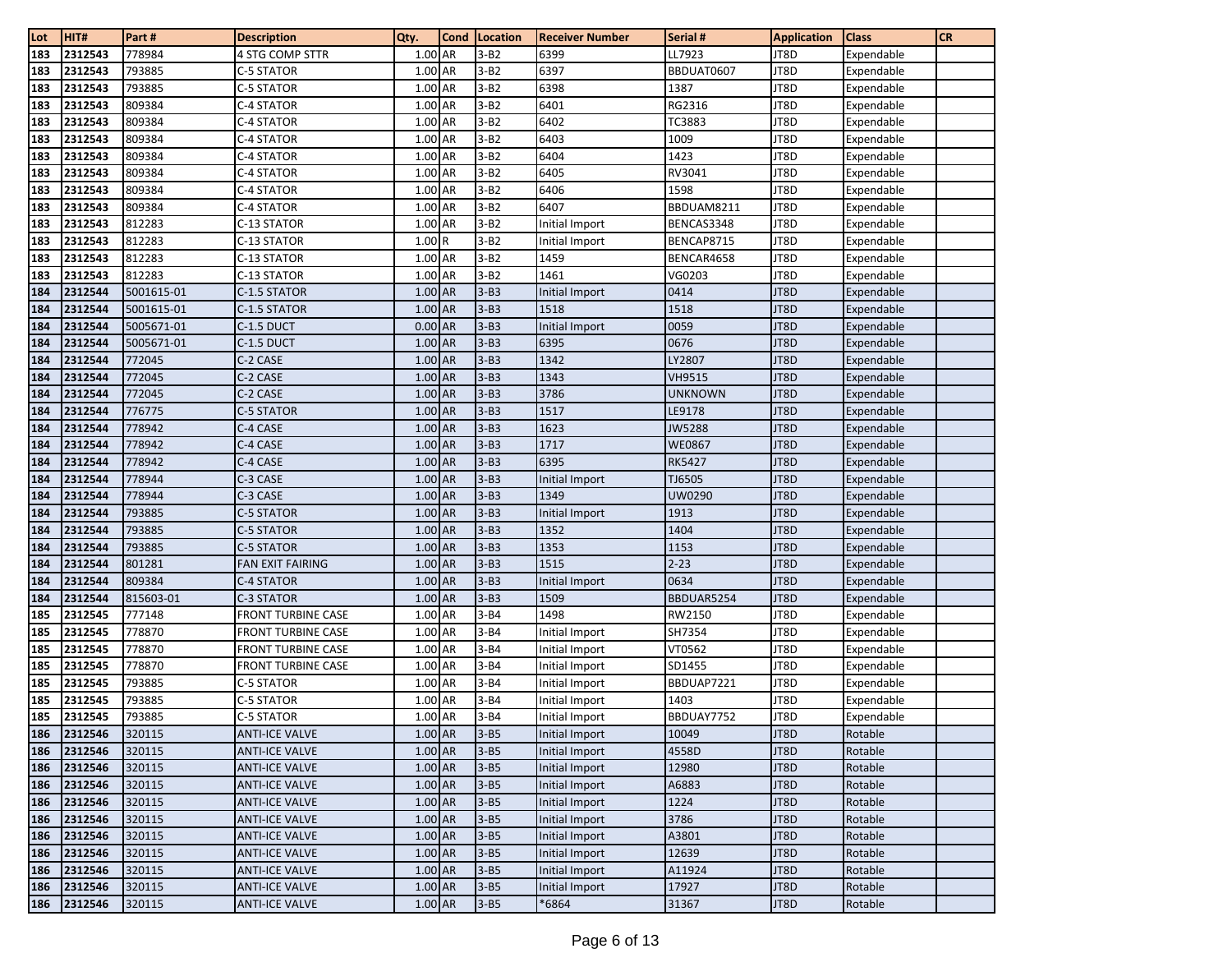| Lot        | HIT#               | Part#            | <b>Description</b>       | Qty.               | <b>Cond</b> | Location         | <b>Receiver Number</b>   | Serial #         | <b>Application</b> | <b>Class</b>             | <b>CR</b> |
|------------|--------------------|------------------|--------------------------|--------------------|-------------|------------------|--------------------------|------------------|--------------------|--------------------------|-----------|
| 186        | 2312546            | 320115           | <b>ANTI-ICE VALVE</b>    | 1.00 AR            |             | $3 - B5$         | *6865                    | 31368            | JT8D               | Rotable                  |           |
| 186        | 2312546            | 358200           | PUMP-FUEL, MAIN, V 59875 | 1.00 AR            |             | $3 - B5$         | Initial Import           | 0940             | JT8D               | Rotable                  |           |
| 186        | 2312546            | 371900           | PUMP-FUEL, MAIN, V 59875 | 1.00 AR            |             | $3 - B5$         | Initial Import           | 5551             | JT8D               | Rotable                  |           |
| 186        | 2312546            | 371900           | PUMP-FUEL, MAIN, V 59875 | 1.00 AR            |             | $3 - B5$         | Initial Import           | 2952             | JT8D               | Rotable                  |           |
| 186        | 2312546            | 371900           | PUMP-FUEL, MAIN, V 59875 | 1.00 AR            |             | $3 - B5$         | Initial Import           | 2966             | JT8D               | Rotable                  |           |
| 186        | 2312546            | 371900           | PUMP-FUEL, MAIN, V 59875 | 1.00 AR            |             | $3 - B5$         | Initial Import           | 3935             | JT8D               | Rotable                  |           |
| 186        | 2312546            | 378200           | PUMP-FUEL, MAIN, V 59875 | $1.00$ AR          |             | $3 - B5$         | Initial Import           | AF6518           | JT8D               | Rotable                  |           |
| 186        | 2312546            | 378200           | PUMP-FUEL, MAIN, V 59875 | 1.00 AR            |             | $3 - B5$         | Initial Import           | 283              | JT8D               | Rotable                  |           |
| 186        | 2312546            | 378200           | PUMP-FUEL, MAIN, V 59875 | 1.00 AR            |             | $3 - B5$         | Initial Import           | 1B12149          | JT8D               | Rotable                  |           |
| 186        | 2312546            | 378200           | PUMP-FUEL, MAIN, V 59875 | 1.00 AR            |             | $3 - B5$         | Initial Import           | 6958             | JT8D               | Rotable                  |           |
| 186        | 2312546            | 378200           | PUMP-FUEL, MAIN, V 59875 | 1.00 AR            |             | $3 - B5$         | Initial Import           | AF6779           | JT8D               | Rotable                  |           |
| 186        | 2312546            | 378200           | PUMP-FUEL, MAIN, V 59875 | 1.00 AR            |             | $3 - B5$         | Initial Import           | 963              | JT8D               | Rotable                  |           |
| 186        | 2312546            | 378200           | PUMP-FUEL, MAIN, V 59875 | 1.00 AR            |             | $3 - B5$         | Initial Import           | 0799             | JT8D               | Rotable                  |           |
| 186        | 2312546            | 378200           | PUMP-FUEL, MAIN, V 59875 | 1.00 AR            |             | $3 - B5$         | Initial Import           | 3673             | JT8D               | Rotable                  |           |
| 186        | 2312546            | 378200           | PUMP-FUEL, MAIN, V 59875 | 1.00 AR            |             | $3 - B5$         | Initial Import           | 01480            | JT8D               | Rotable                  |           |
| 186        | 2312546            | 378200           | PUMP-FUEL, MAIN, V 59875 | 1.00 AR            |             | $3 - B5$         | Initial Import           | N/A              | JT8D               | Rotable                  |           |
| 186        | 2312546            | 378200           | PUMP-FUEL, MAIN, V 59875 | 1.00 AR            |             | $3 - B5$         | Initial Import           | 6018             | JT8D               | Rotable                  |           |
| 186        | 2312546            | 378200           | PUMP-FUEL, MAIN, V 59875 | 1.00 AR            |             | $3 - B5$         | Initial Import           | 6393             | JT8D               | Rotable                  |           |
| 186        | 2312546            | 378200           | PUMP-FUEL, MAIN, V 59875 | 1.00 AR            |             | $3 - B5$         | Initial Import           | 1200             | JT8D               | Rotable                  |           |
| 186        | 2312546            | 384300           | <b>FUEL PUMP</b>         | 1.00 AR            |             | $3 - B5$         | 6586                     | 8648             | JT8D               | Expendable               |           |
| 186        | 2312546            | N/A              | JT8D-200 Q.E.C           | 1.00 AR            |             | $3 - B5$         | Initial Import           | N/A              | JT8D               | QEC                      |           |
| 187        | 2312547            | 5000171-01       | C-1 STATOR               | 1.00 AR            |             | $3-C1$           | ESN-726899               | 2129             | JT8D               | Expendable               |           |
|            | 187 2312547        | 5001472-01       | C-2 STATOR               | 1.00 AR            |             | $3-C1$           | ESN-726899               | 2103             | JT8D               | Expendable               |           |
| 187        | 2312547            | 5001615-01       | C-1.5 STATOR             | 1.00 AR            |             | $3-C1$           | ESN-726899               | 2141             | JT8D               | Expendable               |           |
| 187        | 2312547            | 5005671-01       | C-1.5 DUCT               | 1.00 AR            |             | $3-C1$           | ESN-726899               | 1992             | JT8D               | Expendable               |           |
| 187        | 2312547            | 772045           | C-2 CASE                 | 1.00 AR            |             | $3-C1$           | ESN-726899               | WX6183           | JT8D               | Expendable               |           |
| 187<br>187 | 2312547            | 777273           | C-3 STATOR               | 1.00 AR            |             | $3-C1$           | ESN-726899               | LN4485           | JT8D               | Expendable               |           |
|            | 2312547            | 778819           | <b>EXHAUST CASE</b>      | 1.00 AR            |             | $3-C1$           | 1618                     | HP3700           | JT8D               | Expendable               |           |
| 187<br>187 | 2312547            | 778942           | C-4 CASE<br>C-3 CASE     | 1.00 AR<br>1.00 AR |             | $3-C1$<br>$3-C1$ | ESN-726899<br>ESN-726899 | WU4561<br>WV8165 | JT8D<br>JT8D       | Expendable               |           |
| 187        | 2312547<br>2312547 | 778944<br>793885 | <b>C-5 STATOR</b>        | 1.00 AR            |             | $3-C1$           | ESN-726899               | 2103             | JT8D               | Expendable<br>Expendable |           |
| 187        | 2312547            | 809384           | C-4 STATOR               | 1.00 AR            |             | $3-C1$           | ESN-726899               | 1615             | JT8D               | Expendable               |           |
| 187        | 2312547            | 814855           | DIFFUSER CASE            | 1.00 AR            |             | $3-C1$           | 1621                     | TF4653           | JT8D               | Expendable               |           |
|            |                    |                  |                          |                    |             |                  |                          |                  |                    |                          |           |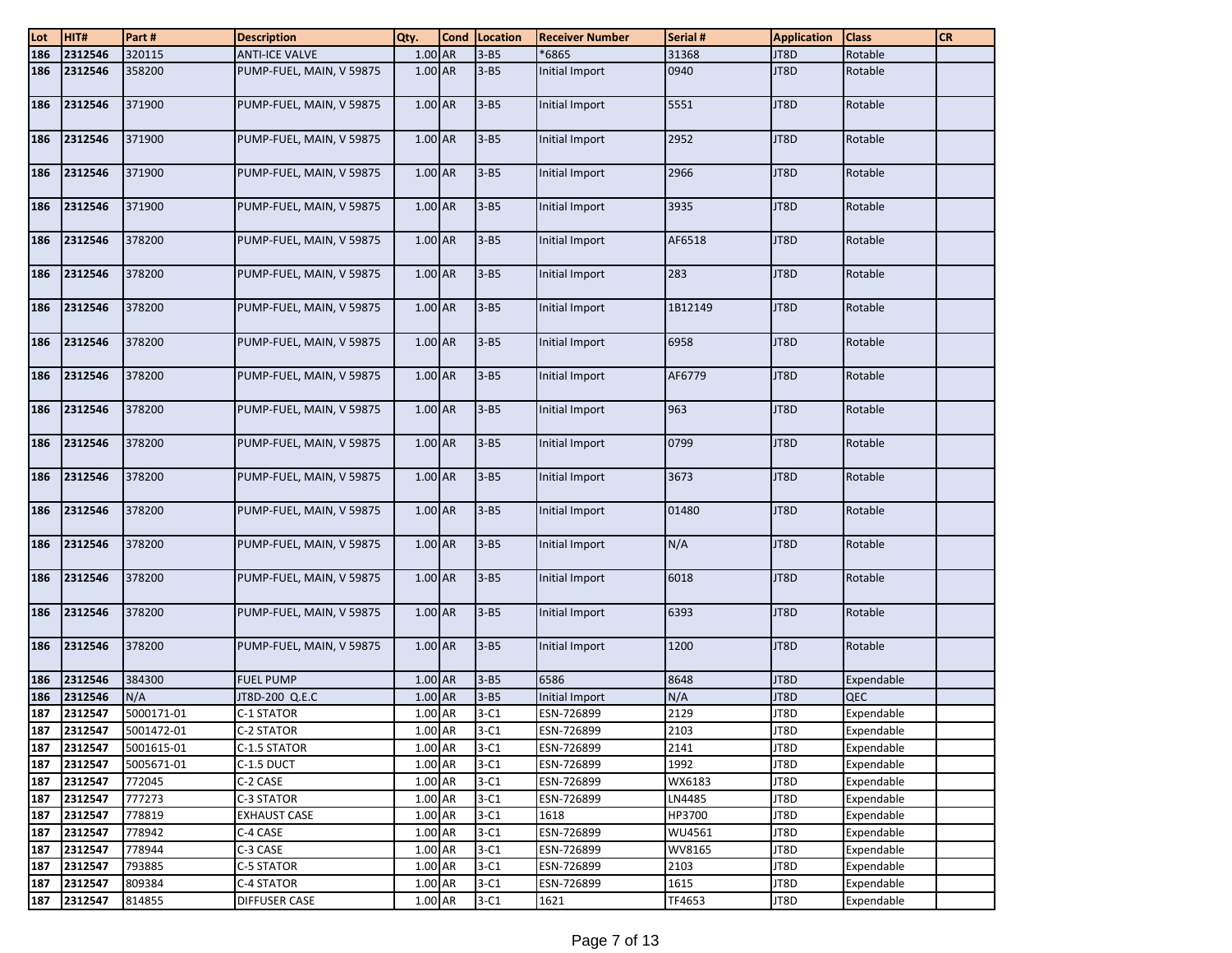| Lot | HIT#    | Part #         | <b>Description</b>   | Qty.      | <b>Cond</b> | Location         | <b>Receiver Number</b> | Serial #           | <b>Application</b> | <b>Class</b> | <b>CR</b> |
|-----|---------|----------------|----------------------|-----------|-------------|------------------|------------------------|--------------------|--------------------|--------------|-----------|
| 188 | 2312548 | 5005880-01     | C-10 STATOR          | 1.00 AR   |             | $3-C2$           | WO-20024               | UK8719             | JT8D               | Expendable   |           |
| 188 | 2312548 | 771260         | C-10 STATOR          | 1.00 AR   |             | $3-C2$           | 2120                   | <b>NE9580</b>      | JT8D               | Expendable   |           |
| 188 | 2312548 | 771260         | C-10 STATOR          | 1.00 AR   |             | $3-C2$           | ESN-725463             | KV3208             | JT8D               | Expendable   |           |
| 188 | 2312548 | 771260         | C-10 STATOR          | 1.00R     |             | $3-C2$           | 6738                   | KZ7526             | JT8D               | Expendable   |           |
| 188 | 2312548 | 775371         | C-11 STATOR          | 1.00 AR   |             | $3-C2$           | Initial Import         | TC1069             | JT8D               | Expendable   |           |
| 188 | 2312548 | 775371         | C-11 STATOR          | 1.00 AR   |             | $3-C2$           | ESN-725463             | KP0964             | JT8D               | Expendable   |           |
| 188 | 2312548 | 775372         | C-12 STATOR          | 1.00 AR   |             | $3-C2$           | ESN-725463             | WT9337             | JT8D               | Expendable   |           |
| 188 | 2312548 | 811872         | C-12 STATOR          | 1.00 AR   |             | $3-C2$           | Initial Import         | JX1671             | JT8D               | Expendable   |           |
| 188 | 2312548 | 811872         | C-12 STATOR          | 1.00 AR   |             | $3-C2$           | 1356                   | BENCAL8389         | JT8D               | Expendable   |           |
| 188 | 2312548 | 811872         | C-12 STATOR          | 1.00 AR   |             | $3-C2$           | 2030                   | BENCAL3718         | JT8D               | Expendable   |           |
| 189 | 2312549 | 5000171-01     | C-1 STATOR           | 1.00 AR   |             | $3-C3$           | ESN-726064             | 2003               | JT8D               | Expendable   |           |
| 189 | 2312549 | 5001472-01     | C-2 STATOR           | 1.00 AR   |             | $3-C3$           | ESN-726064             | 1227               | JT8D               | Expendable   |           |
| 189 | 2312549 | 5001615-01     | C-1.5 STATOR         | 1.00 AR   |             | $3-C3$           | ESN-726064             | <b>BBDUAJ8580</b>  | JT8D               | Expendable   |           |
| 189 | 2312549 | 5001615-01     | C-1.5 STATOR         | 1.00 AR   |             | $3-C3$           | ESN-726818             | HU1187             | JT8D               | Expendable   |           |
| 189 | 2312549 | 5005671-01     | C-1.5 DUCT           | 1.00 AR   |             | $3-C3$           | ESN-726064             | 1948               | JT8D               | Expendable   |           |
| 189 | 2312549 | 772045         | C-2 CASE             | 1.00 AR   |             | $3-C3$           | ESN-726064             | 9292               | JT8D               | Expendable   |           |
| 189 | 2312549 | 772045         | C-2 CASE             | 1.00 AR   |             | $3-C3$           | ESN-726818             | SK5989             | JT8D               | Expendable   |           |
| 189 | 2312549 | 776775         | C-5 STATOR           | 1.00 AR   |             | $3-C3$           | ESN-726064             | MH5778             | JT8D               | Expendable   |           |
| 189 | 2312549 | 777273         | C-3 STATOR           | 1.00 AR   |             | $3-C3$           | Initial Import         | 1626               | JT8D               | Expendable   |           |
| 189 | 2312549 | 777273         | C-3 STATOR           | 1.00 AR   |             | $3-C3$           | ESN-726064             | BBDUAJ8632         | JT8D               | Expendable   |           |
| 189 | 2312549 | 777273         | C-3 STATOR           | 1.00 AR   |             | $3-C3$           | ESN-726818             | MH0344             | JT8D               | Expendable   |           |
| 189 | 2312549 | 778942         | C-4 CASE             | 1.00 AR   |             | $3-C3$           | 2069                   | SH4989             | JT8D               | Expendable   |           |
| 189 | 2312549 | 778942         | C-4 CASE             | 1.00 AR   |             | $3-C3$           | ESN-726818             | <b>NOT VISIBLE</b> | JT8D               | Expendable   |           |
| 189 | 2312549 | 778944         | C-3 CASE             | 1.00 AR   |             | $3-C3$           | ESN-726064             | WM9472             | JT8D               | Expendable   |           |
| 189 | 2312549 | 793885         | <b>C-5 STATOR</b>    | 1.00 AR   |             | $3-C3$           | 2079                   | 2453               | JT8D               | Expendable   |           |
| 189 | 2312549 | 793885         | C-5 STATOR           | 1.00 AR   |             | $3-C3$           | ESN-726818             | 2291               | JT8D               | Expendable   |           |
| 189 | 2312549 | 809384         | C-4 STATOR           | 1.00 AR   |             | $3-C3$           | ESN-726064             | 0558               | JT8D               | Expendable   |           |
| 189 | 2312549 | 809384         | C-4 STATOR           | 1.00 AR   |             | $3-C3$           | ESN-726818             | TP6122             | JT8D               | Expendable   |           |
| 190 | 2312550 | 5000449-05-253 | COMB. CHAMBER        | 1.00 AR   |             | $3-C4$           | Initial Import         | MW2003             | JT8D               | Expendable   |           |
| 190 | 2312550 | 5000449-05-253 | COMB. CHAMBER        | 1.00 AR   |             | $3-C4$           | Initial Import         | TV5271             | JT8D               | Expendable   |           |
| 190 | 2312550 | 5000449-05-253 | COMB. CHAMBER        | 1.00 OH   |             | $3-C4$           | Initial Import         | VM3148             | JT8D               | Expendable   |           |
| 190 | 2312550 | 5000449-05-253 | COMB. CHAMBER        | 1.00 OH   |             | $3-C4$           | *7672                  | UW4591             | JT8D               | Expendable   |           |
| 190 | 2312550 | 5000449-05-253 | COMB. CHAMBER        | 1.00 AR   |             | $3-C4$           | 2772                   | PC8686             | JT8D               | Expendable   |           |
| 190 | 2312550 | 5000449-05-253 | COMB. CHAMBER        | 1.00 AR   |             | $3-C4$           | 2773                   | PC8710             | JT8D               | Expendable   |           |
| 190 | 2312550 | 5000449-05-253 | COMB. CHAMBER        | 1.00 AR   |             | $3-C4$           | 2774                   | NR8162             | JT8D               | Expendable   |           |
| 190 | 2312550 | 5000449-05-253 | COMB. CHAMBER        | $1.00$ AR |             | $3-C4$           | 2775                   | PC8676             | JT8D               | Expendable   |           |
| 190 | 2312550 | 5000449-05-253 | COMB. CHAMBER        | 1.00 AR   |             | $3-C4$           | 2777                   | PC8646             | JT8D               | Expendable   |           |
| 190 | 2312550 | 5000449-05-253 | COMB. CHAMBER        | 1.00 AR   |             | $3-C4$           | WO-20031               | TJ268              | JT8D               | Expendable   |           |
| 190 | 2312550 | 5000449-05-253 | COMB. CHAMBER        | 1.00 AR   |             | $3-C4$           | WO-20031               | TJ2072             | JT8D               | Expendable   |           |
| 190 | 2312550 | 5000450-06-253 | COMB. CHAMBER        | 1.00 AR   |             | $3-C4$           | 2779                   | ATI0954749         | JT8D               | Expendable   |           |
| 190 | 2312550 | 5000450-06-253 | <b>COMB. CHAMBER</b> | 1.00 AR   |             | $3-C4$           | WO-20031               | TH4300             | JT8D               | Expendable   |           |
| 190 | 2312550 | 803114         | COMB. CHAMBER        | 1.00 AR   |             | $3-C4$           | Initial Import         | C0702              | JT8D               | Expendable   |           |
| 190 | 2312550 | 803114         | COMB. CHAMBER        | 1.00 AR   |             | $3-C4$           | Initial Import         | AT19105            | JT8D               | Expendable   |           |
| 190 | 2312550 | 803114         | COMB. CHAMBER        | 1.00 AR   |             | $3-C4$           | Initial Import         | AAL965-35          | JT8D               | Expendable   |           |
| 190 | 2312550 | 803114         | COMB. CHAMBER        | 1.00 AR   |             | $3-C4$           | Initial Import         | VZ1353             | JT8D               | Expendable   |           |
| 190 | 2312550 | 803114         | COMB. CHAMBER        | 1.00 AR   |             | $3-C4$           | *7320                  | ATI8868            | JT8D               | Expendable   |           |
| 190 | 2312550 | 803114         | COMB. CHAMBER        | 1.00 AR   |             | $3-C4$           | *7321                  | <b>UN5157</b>      | JT8D               | Expendable   |           |
| 190 | 2312550 | 803114         | COMB. CHAMBER        | 1.00 AR   |             | $3-C4$           | *7322                  | ATI8862            | JT8D               | Expendable   |           |
| 190 | 2312550 | 803114         | COMB. CHAMBER        | 1.00 AR   |             | $3-C4$<br>$3-C4$ | *7323                  | RZ6851             | JT8D               | Expendable   |           |
| 190 | 2312550 | 803114         | COMB. CHAMBER        | 1.00 AR   |             |                  | *7324                  | TC-6070            | JT8D               | Expendable   |           |
| 190 | 2312550 | 803114         | COMB. CHAMBER        | 1.00 AR   |             | $3-C4$           | *7325                  | ATI9069            | JT8D               | Expendable   |           |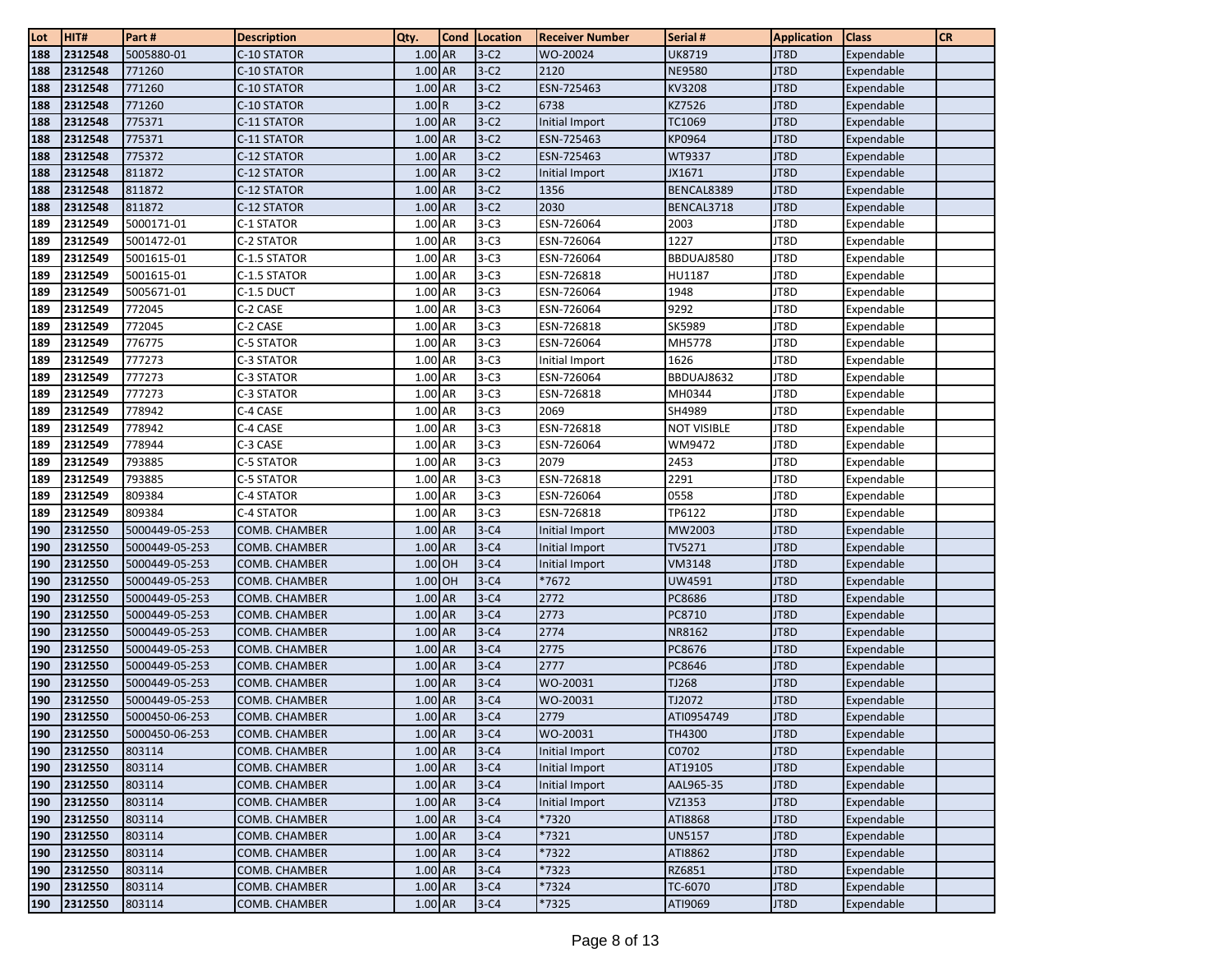| Lot | HIT#        | Part #           | <b>Description</b>                      | Qty.      | <b>Cond</b> | Location | <b>Receiver Number</b> | Serial #      | <b>Application</b> | <b>Class</b> | <b>CR</b> |
|-----|-------------|------------------|-----------------------------------------|-----------|-------------|----------|------------------------|---------------|--------------------|--------------|-----------|
| 190 | 2312550     | 803114           | COMB. CHAMBER                           | $1.00$ AR |             | $3-C4$   | *7326                  | AAL965-53     | JT8D               | Expendable   |           |
| 190 | 2312550     | 803114           | COMB. CHAMBER                           | $1.00$ AR |             | $3-C4$   | *7327                  | AAT17728      | JT8D               | Expendable   |           |
| 190 | 2312550     | 803114           | COMB. CHAMBER                           | 1.00 AR   |             | $3-C4$   | *7328                  | AAL965-40     | JT8D               | Expendable   |           |
| 190 | 2312550     | 803114           | COMB. CHAMBER                           | 1.00 AR   |             | $3-C4$   | *7329                  | AAD312-11     | JT8D               | Expendable   |           |
| 190 | 2312550     | 803114           | COMB. CHAMBER                           | 1.00 AR   |             | $3-C4$   | *7330                  | AAB705-2      | JT8D               | Expendable   |           |
| 190 | 2312550     | 803114           | COMB. CHAMBER                           | 1.00 AR   |             | $3-C4$   | *7331                  | UF0184        | JT8D               | Expendable   |           |
| 190 | 2312550     | 803114           | COMB. CHAMBER                           | 1.00 AR   |             | $3-C4$   | *7332                  | C1328         | JT8D               | Expendable   |           |
| 190 | 2312550     | 803114           | COMB. CHAMBER                           | 1.00 AR   |             | $3-C4$   | *7333                  | C0734         | JT8D               | Expendable   |           |
| 190 | 2312550     | 803114           | COMB. CHAMBER                           | 1.00 AR   |             | $3-C4$   | *7334                  | C1327         | JT8D               | Expendable   |           |
| 190 | 2312550     | 803114           | COMB. CHAMBER                           | 1.00 AR   |             | $3-C4$   | ESN-717440             | ATI8062       | JT8D               | Expendable   |           |
| 190 | 2312550     | 803114           | COMB. CHAMBER                           | 1.00 AR   |             | $3-C4$   | ESN-717440             | VH4691        | JT8D               | Expendable   |           |
| 190 | 2312550     | 803114           | COMB. CHAMBER                           | 1.00 AR   |             | $3-C4$   | ESN-717440             | <b>VH4931</b> | JT8D               | Expendable   |           |
| 190 | 2312550     | 803114           | COMB. CHAMBER                           | 1.00 AR   |             | $3-C4$   | ESN-717440             | ATI8060       | JT8D               | Expendable   |           |
| 190 | 2312550     | 803114           | COMB. CHAMBER                           | 1.00 AR   |             | $3-C4$   | ESN-717440             | ATI8064       | JT8D               | Expendable   |           |
| 190 | 2312550     | 803114           | COMB. CHAMBER                           | 1.00 AR   |             | $3-C4$   | ESN-725463             | SS5028        | JT8D               | Expendable   |           |
| 190 | 2312550     | 803114           | COMB. CHAMBER                           | 1.00 AR   |             | $3-C4$   | ESN-725463             | SS5005        | JT8D               | Expendable   |           |
| 190 | 2312550     | 803114           | COMB. CHAMBER                           | 1.00 AR   |             | $3-C4$   | 5558                   | TV3615        | JT8D               | Expendable   |           |
| 190 | 2312550     | 803115           | COMB. CHAMBER                           | 1.00 AR   |             | $3-C4$   | Initial Import         | ATI17007      | JT8D               | Expendable   |           |
| 190 | 2312550     | 803115           | COMB. CHAMBER                           | 1.00 AR   |             | $3-C4$   | *7360                  | <b>SRA87</b>  | JT8D               | Expendable   |           |
| 190 | 2312550     | 803115           | COMB. CHAMBER                           | 1.00 AR   |             | $3-C4$   | ESN-717440             | BJNBAM7535    | JT8D               | Expendable   |           |
| 190 | 2312550     | 803115           | COMB. CHAMBER                           | $1.00$ AR |             | $3-C4$   | ESN-717440             | BJNBAM7539    | JT8D               | Expendable   |           |
| 190 | 2312550     | 803115           | COMB. CHAMBER                           | 1.00 AR   |             | $3-C4$   | ESN-725463             | ATI10022      | JT8D               | Expendable   |           |
| 190 | 2312550     | 803115           | COMB. CHAMBER                           | 1.00 AR   |             | $3-C4$   | ESN-725463             | SR1770        | JT8D               | Expendable   |           |
| 190 | 2312550     | 803115           | COMB. CHAMBER                           | $1.00$ AR |             | $3-C4$   | ESN-718591             | 98970         | JT8D               | Expendable   |           |
| 190 | 2312550     | 803115           | COMB. CHAMBER                           | 1.00 AR   |             | $3-C4$   | ESN-718591             | BJNBAM7521    | JT8D               | Expendable   |           |
| 190 | 2312550     | 803115           | COMB. CHAMBER                           | 1.00 AR   |             | $3-C4$   | 5726                   | C0380         | JT8D               | Expendable   |           |
| 190 | 2312550     | 803115           | COMB. CHAMBER                           | 1.00 AR   |             | $3-C4$   | 5726                   | C1158         | JT8D               | Expendable   |           |
| 190 | 2312550     | JA5000449-05-253 | COMB. CHAMBER                           | 1.00 AR   |             | $3-C4$   | 5558                   | 87498         | JT8D               | Expendable   |           |
| 190 | 2312550     | JA5000449-05-253 | COMB. CHAMBER                           | 1.00 AR   |             | $3-C4$   | 5558                   | 88369         | JT8D               | Expendable   |           |
| 190 | 2312550     | JA801772         | <b>CC GUIDES</b>                        | 9.00 AR   |             | $3-C4$   | Initial Import         | N/A           | JT8D               | Expendable   |           |
| 190 | 2312550     | JA801772         | <b>CC GUIDES</b>                        | 9.00 AR   |             | $3-C4$   | ESN-717440             |               | JT8D               | Expendable   |           |
| 191 | 2312551     | N/A              | JT8D-200 Q.E.C                          | 1.00 AR   |             | $3-C5$   | Initial Import         | N/A           | JT8D               | QEC          |           |
| 192 | 2312552     | 473126           | RING-AIR SEALING, COMPR                 | 1.00 AR   |             | $3-D1$   | Initial Import         | 1302          | JT8D               | Expendable   |           |
| 192 | 2312552     | 5000073-01       | C-13 STATOR                             | 1.00 AR   |             | $3-D1$   | 949                    | LS0641        | JT8D               | Expendable   |           |
| 192 | 2312552     | 5000073-01       | C-13 STATOR                             | 1.00 AR   |             | $3-D1$   | 950                    | WJ7044        | JT8D               | Expendable   |           |
| 192 | 2312552     | 5000073-021      | C-13 STATOR                             | 1.00 AR   |             | $3-D1$   | 962                    | VJ5983        | JT8D               | Expendable   |           |
| 192 | 2312552     | 5005880-01       | C-10 STATOR                             | 1.00 AR   |             | $3-D1$   | 1004                   | TL4738        | JT8D               | Expendable   |           |
| 192 | 2312552     | 5005887-01       | C-7 STATOR                              | 1.00 AR   |             | $3-D1$   | 964                    | TG5605        | JT8D               | Expendable   |           |
| 192 | 2312552     | 762425           | T-2 AIRSEAL                             | 1.00 AR   |             | $3-D1$   | 971                    | BLDLBX0410    | JT8D               | Expendable   |           |
| 192 | 2312552     | 762425           | <b>T-2 AIRSEAL</b>                      | 1.00 AR   |             | $3-D1$   | 973                    | JL4204        | JT8D               | Expendable   |           |
|     | 192 2312552 | 762550-001       | DUCT SEGMENT ASSY OF,                   | 1.00 AR   |             | $3-D1$   | 975                    | 3852          | JT8D               | Expendable   |           |
|     |             |                  | <b>INNER FR, FAN EXH</b>                |           |             |          |                        |               |                    |              |           |
| 192 | 2312552     | 762550-001       | DUCT SEGMENT ASSY OF,                   | 1.00 AR   |             | $3-D1$   | 977                    | <b>NSN</b>    | JT8D               | Expendable   |           |
|     |             |                  | INNER FR, FAN EXH                       |           |             |          |                        |               |                    |              |           |
| 192 | 2312552     | 765758           | CASE ASSY OF COMB                       | 1.00 AR   |             | $3-D1$   | 1558                   | RS4789        | JT8D               | Expendable   |           |
|     |             |                  | <b>CHAMBER INNER</b>                    |           |             |          |                        |               |                    |              |           |
| 192 | 2312552     | 767448-001       | <b>HPC REAR HUB</b>                     | $1.00$ AR |             | $3-D1$   | 979                    | M66475        | JT8D               | Expendable   |           |
| 192 | 2312552     | 775372           | C-12 STATOR                             | 1.00 AR   |             | $3-D1$   | 985                    | KZ850         | JT8D               | Expendable   |           |
| 192 | 2312552     | 777855           | HUB ASSY-TURB, STG 4                    | 1.00 AR   |             | $3-D1$   | 987                    | P25394        | JT8D               | Expendable   |           |
| 192 | 2312552     | 777915           | FRONT COMP. SOUND<br>ABSORB. LINER ASSY | $1.00$ AR |             | $3-D1$   | Initial Import         | J7L960        | JT8D               | Expendable   |           |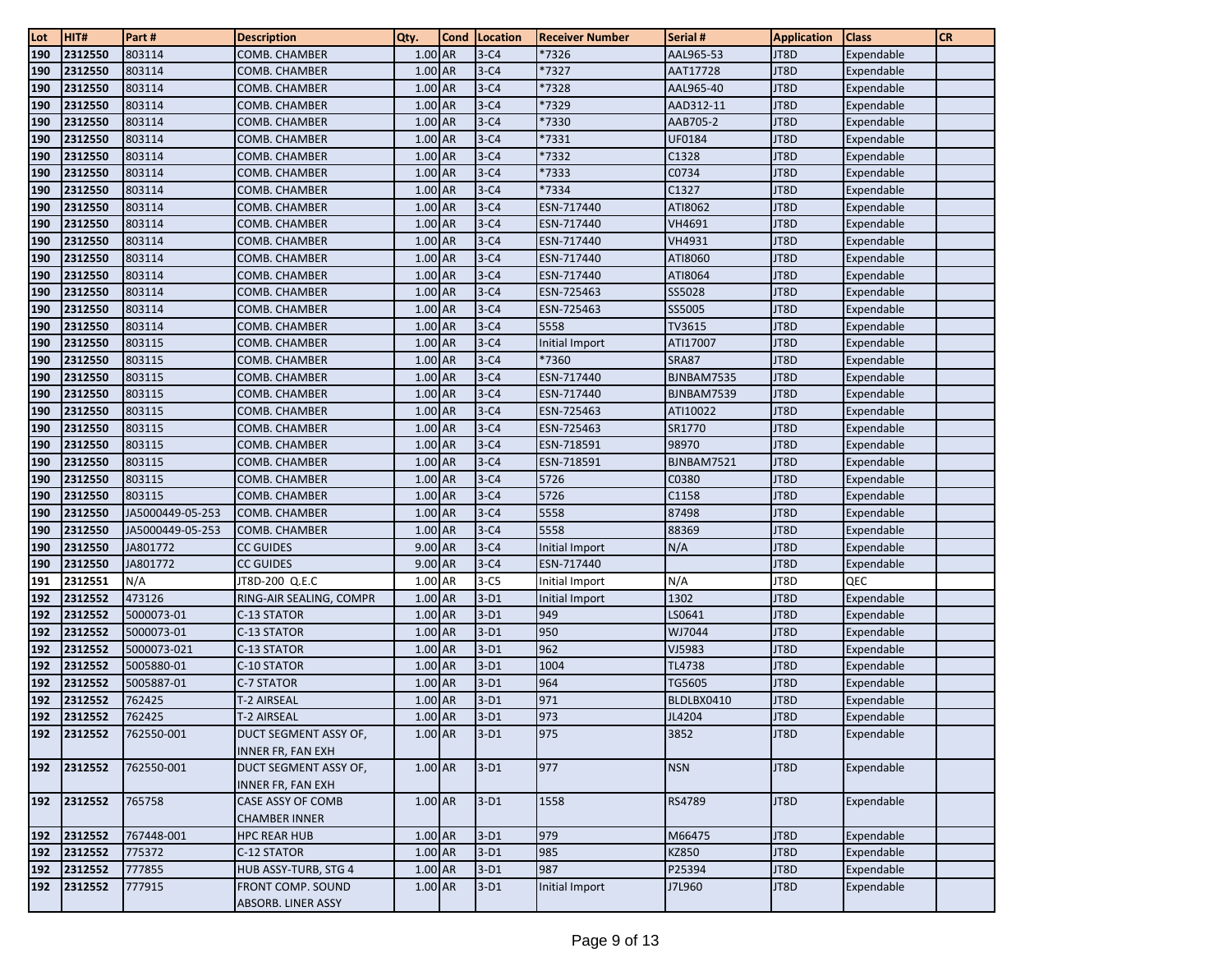| Lot        | HIT#               | Part#            | <b>Description</b>                                  | Qty.               | Cond Location    | <b>Receiver Number</b>   | Serial #          | <b>Application</b> | <b>Class</b>             | <b>CR</b> |
|------------|--------------------|------------------|-----------------------------------------------------|--------------------|------------------|--------------------------|-------------------|--------------------|--------------------------|-----------|
| 192        | 2312552            | 777915           | FRONT COMP. SOUND                                   | 1.00 AR            | $3-D1$           | 988                      | 66JT88            | JT8D               | Expendable               |           |
|            |                    |                  | ABSORB. LINER ASSY                                  |                    |                  |                          |                   |                    |                          |           |
| 192        | 2312552            | 777915           | FRONT COMP. SOUND                                   | 1.00 AR            | $3-D1$           | 1503                     | <b>NSN</b>        | JT8D               | Expendable               |           |
|            |                    |                  | ABSORB. LINER ASSY                                  |                    |                  |                          |                   |                    |                          |           |
| 192        | 2312552            | 778870           | <b>FRONT TURBINE CASE</b>                           | 1.00 AR            | $3-D1$           | 4921                     | <b>RC3788</b>     | JT8D               | Expendable               |           |
| 192        | 2312552            | 780322           | LINER ASSY OF, FRONT                                | 1.00 AR            | $3-D1$           | Initial Import           | <b>NSN</b>        | JT8D               | Expendable               |           |
|            |                    |                  | <b>COMPRESSOR</b>                                   |                    |                  |                          |                   |                    |                          |           |
| 192        | 2312552            | 780322           | LINER ASSY OF, FRONT                                | 1.00 AR            | $3-D1$           | Initial Import           | <b>NSN</b>        | JT8D               | Expendable               |           |
| 192        | 2312552            | 780322           | <b>COMPRESSOR</b><br>LINER ASSY OF, FRONT           | 1.00 AR            | $3-D1$           | 991                      | DB0227            | JT8D               | Expendable               |           |
|            |                    |                  | <b>COMPRESSOR</b>                                   |                    |                  |                          |                   |                    |                          |           |
| 192        | 2312552            | 780322           | LINER ASSY OF, FRONT                                | 1.00 AR            | $3-D1$           | 1622                     | <b>NSN</b>        | JT8D               | Expendable               |           |
|            |                    |                  | <b>COMPRESSOR</b>                                   |                    |                  |                          |                   |                    |                          |           |
| 192        | 2312552            | 780322           | LINER ASSY OF, FRONT                                | 1.00 AR            | $3-D1$           | 1624                     | <b>NSN</b>        | JT8D               | Expendable               |           |
|            |                    |                  | <b>COMPRESSOR</b>                                   |                    |                  |                          |                   |                    |                          |           |
| 192        | 2312552            | 784649           | FAN DISCH REAR COMP.                                | $1.00$ AR          | $3-D1$           | 992                      | 1197              | JT8D               | Expendable               |           |
|            |                    |                  | <b>OUTER DUCT</b>                                   |                    |                  |                          |                   |                    |                          |           |
| 192        | 2312552            | 798170-001       | <b>HOUSING ASSY #4 BRG</b>                          | 1.00 AR            | $3-D1$           | 3750                     | BGVXAA0324        | JT8D               | Expendable               |           |
| 192        | 2312552            | 799784           | <b>FRONT FAN CASE</b>                               | 1.00 AR            | $3-D1$           | 2704                     | PP0420            | JT8D               | Expendable               |           |
| 192        | 2312552            | 799784           | <b>FRONT FAN CASE</b>                               | 1.00 AR            | $3-D1$           | 2705                     | <b>WH3355</b>     | JT8D               | Expendable               |           |
| 192        | 2312552            | 821919           | 9 TO 10 SPACER                                      | 1.00 AR            | $3-D1$           | 999                      | WH8719            | JT8D               | Expendable               |           |
| 192        | 2312552            | 821923           | 10 TO 11 SPACER                                     | 1.00 AR            | $3-D1$           | 1001                     | B250AA0156        | JT8D               | Expendable               |           |
| 192        | 2312552            | JA776642         | DUCT SEGMENT-ASSY OF,<br><b>INNER REAR, FAN EXH</b> | 1.00 AR            | $3-D1$           | 1003                     | <b>NSN</b>        | JT8D               | Expendable               |           |
| 192        | 2312552            | JA776642         | DUCT SEGMENT-ASSY OF,                               | 1.00 AR            | $3-D1$           | 1003                     | <b>NSN</b>        | JT8D               | Expendable               |           |
|            |                    |                  | <b>INNER REAR, FAN EXH</b>                          |                    |                  |                          |                   |                    |                          |           |
| 193        | 2312553            | 5000977-01       | C-7 STATOR                                          | 1.00 AR            | $3-D2$           | Initial Import           | LM1341            | JT8D               | Expendable               |           |
| 193        | 2312553            | 5000977-01       | C-7 STATOR                                          | 1.00 AR            | $3-D2$           | 1434                     | HK9429            | JT8D               | Expendable               |           |
| 193        | 2312553            | 5000977-01       | C-7 STATOR                                          | 1.00 AR            | $3-D2$           | 1436                     | HG1909            | JT8D               | Expendable               |           |
| 193        | 2312553            | 5000977-01       | C-7 STATOR                                          | 1.00 OH            | $3-D2$           | 2743                     | GY5058            | JT8D               | Expendable               |           |
| 193        | 2312553            | 5000977-01       | C-7 STATOR                                          | 1.00 AR            | $3-D2$           | 4661                     | KB9794            | JT8D               | Expendable               |           |
| 193        | 2312553            | 5005887-01       | C-7 STATOR                                          | 1.00R              | $3-D2$           | Initial Import           | RS3315            | JT8D               | Expendable               |           |
| 193        | 2312553            | 5005887-01       | C-7 STATOR                                          | 1.00 AR            | $3-D2$           | 1335                     | VB0293            | JT8D               | Expendable               |           |
| 193        | 2312553            | 5005887-01       | C-7 STATOR                                          | $1.00$ AR          | $3-D2$           | 1368                     | <b>VB0278</b>     | JT8D               | Expendable               |           |
| 193        | 2312553            | 5005887-01       | C-7 STATOR                                          | 1.00 AR            | $3-D2$           | 1850                     | SU6641            | JT8D               | Expendable               |           |
| 193        | 2312553            | 5005887-01       | C-7 STATOR                                          | 1.00 AR            | $3-D2$           | 2817                     | ML4547            | JT8D               | Expendable               |           |
| 193        | 2312553            | 5005887-01       | C-7 STATOR                                          | 1.00 AR            | $3-D2$           | ESN-725463               | PP0756            | JT8D               | Expendable               |           |
| 193        | 2312553            | 5005887-01       | C-7 STATOR                                          | 1.00 AR            | $3-D2$           | ESN-726064               | VB0139            | JT8D               | Expendable               |           |
| 193<br>193 | 2312553<br>2312553 | 771260<br>775371 | C-10 STATOR                                         | 1.00 AR<br>1.00 AR | $3-D2$<br>$3-D2$ | ESN-726064<br>ESN-726064 | HP3008<br>PZ-5438 | JT8D<br>JT8D       | Expendable<br>Expendable |           |
| 193        | 2312553            | 793885           | C-11 STATOR<br><b>C-5 STATOR</b>                    | 1.00 AR            | $3-D2$           | 4608                     | <b>NY1808</b>     | JT8D               | Expendable               |           |
| 193        | 2312553            | 793885           | C-5 STATOR                                          | 1.00 AR            | $3-D2$           | 4609                     | 2098              | JT8D               | Expendable               |           |
| 193        | 2312553            | 793885           | C-5 STATOR                                          | 1.00 AR            | $3-D2$           | 4610                     | 0175              | JT8D               | Expendable               |           |
| 193        | 2312553            | 811872           | C-12 STATOR                                         | 1.00 AR            | $3-D2$           | ESN-726064               | JR5298            | JT8D               | Expendable               |           |
| 194        | 2312554            | 5005889-01       | C-9 STATOR                                          | $1.00$ AR          | $3-D3$           | Initial Import           | <b>UR1736</b>     | JT8D               | Expendable               |           |
| 194        | 2312554            | 5005889-01       | C-9 STATOR                                          | 1.00 AR            | $3-D3$           | Initial Import           | PS5580            | JT8D               | Expendable               |           |
| 194        | 2312554            | 5005889-01       | C-9 STATOR                                          | 1.00 AR            | $3-D3$           | 1491                     | TV2479            | JT8D               | Expendable               |           |
| 194        | 2312554            | 5005889-01       | C-9 STATOR                                          | $1.00$ AR          | $3-D3$           | WO-20024                 | BLNCAP1351        | JT8D               | Expendable               |           |
| 194        | 2312554            | 5005889-01       | C-9 STATOR                                          | $1.00$ AR          | $3-D3$           | 4548                     | <b>BK0684</b>     | JT8D               | Expendable               |           |
| 194        | 2312554            | 5005889-01       | C-9 STATOR                                          | 1.00 AR            | $3-D3$           | ESN-726818               | <b>UR1284</b>     | JT8D               | Expendable               |           |
| 194        | 2312554            | 5005889-101      | C-9 STATOR                                          | 1.00 AR            | $3-D3$           | 1487                     | TV2479            | JT8D               | Expendable               |           |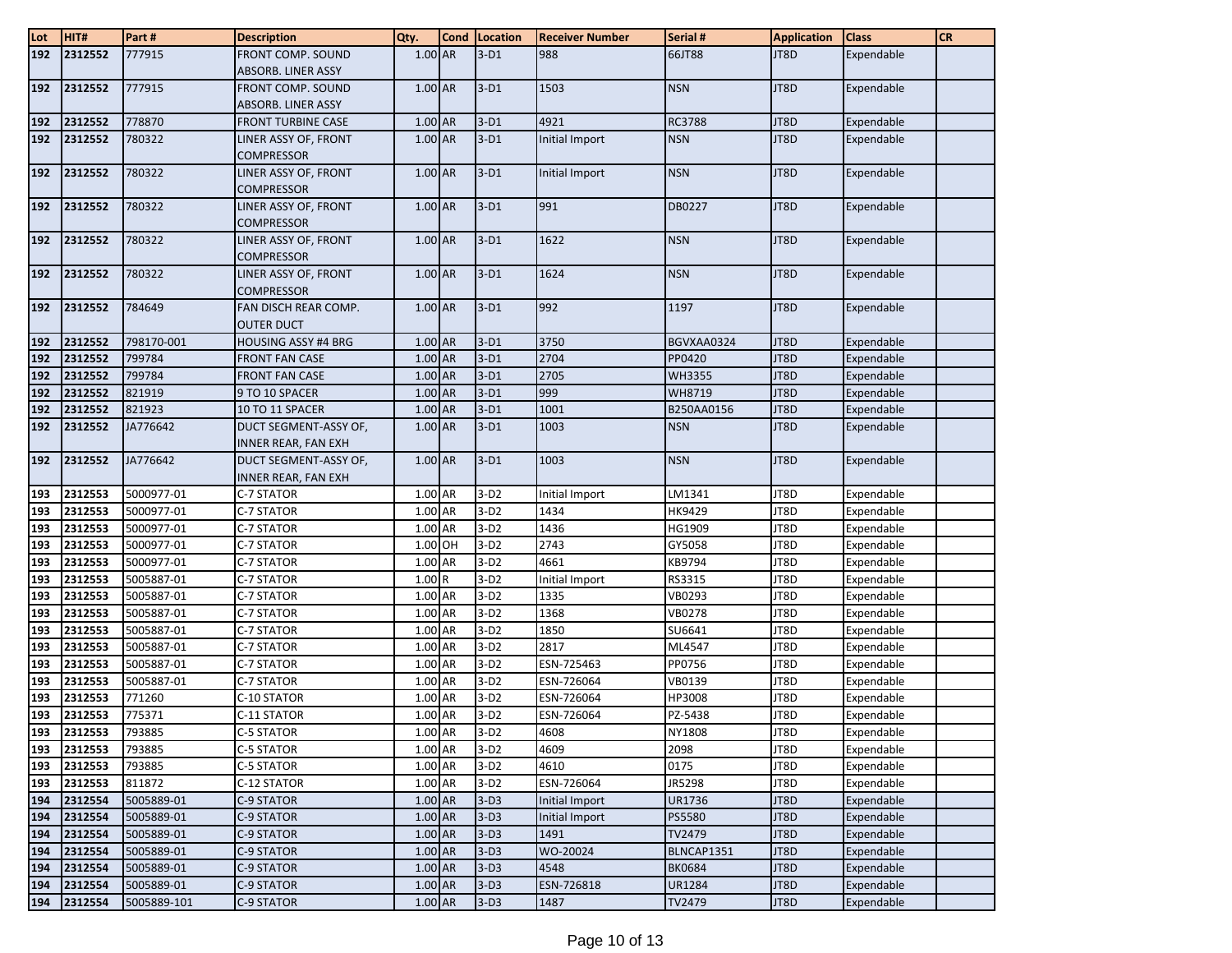| Lot | HIT#        | Part#          | <b>Description</b>                               | Qty.      | <b>Cond</b> | Location | <b>Receiver Number</b> | Serial #      | <b>Application</b> | <b>Class</b> | <b>CR</b> |
|-----|-------------|----------------|--------------------------------------------------|-----------|-------------|----------|------------------------|---------------|--------------------|--------------|-----------|
| 194 | 2312554     | 771259         | C-9 STATOR                                       | 1.00 AR   |             | $3-D3$   | 1494                   | JC7142        | JT8D               | Expendable   |           |
| 194 | 2312554     | 771259-001     | C-9 STATOR                                       | 1.00 AR   |             | $3-D3$   | ESN-725463             | JC7792        | JT8D               | Expendable   |           |
| 195 | 2312555     | 5000449-05-253 | COMB. CHAMBER                                    | 1.00 AR   |             | $3-D4$   | ESN-709745             | RX6089        | JT8D               | Expendable   |           |
| 195 | 2312555     | 803114         | COMB. CHAMBER                                    | 1.00 AR   |             | $3-D4$   | 1329                   | WP4262        | JT8D               | Expendable   |           |
| 195 | 2312555     | 803114         | COMB. CHAMBER                                    | 1.00 AR   |             | $3-D4$   | 1329                   | WP4243        | JT8D               | Expendable   |           |
| 195 | 2312555     | 803114         | COMB. CHAMBER                                    | 1.00 AR   |             | $3-D4$   | 1329                   | UF0850        | JT8D               | Expendable   |           |
| 195 | 2312555     | 803114         | COMB. CHAMBER                                    | 1.00 AR   |             | $3-D4$   | 1329                   | RX5851        | JT8D               | Expendable   |           |
| 195 | 2312555     | 803114         | COMB. CHAMBER                                    | 1.00 AR   |             | $3-D4$   | WO-20024               | WP5477        | JT8D               | Expendable   |           |
| 195 | 2312555     | 803114         | COMB. CHAMBER                                    | 1.00 AR   |             | $3-D4$   | WO-20024               | WP4186        | JT8D               | Expendable   |           |
| 195 | 2312555     | 803114         | COMB. CHAMBER                                    | 1.00 AR   |             | $3-D4$   | WO-20024               | 99466         | JT8D               | Expendable   |           |
| 195 | 2312555     | 803114         | COMB. CHAMBER                                    | 1.00 AR   |             | $3-D4$   | WO-20024               | WP4209        | JT8D               | Expendable   |           |
| 195 | 2312555     | 803114         | COMB. CHAMBER                                    | 1.00 AR   |             | $3-D4$   | WO-20024               | 106400        | JT8D               | Expendable   |           |
| 195 | 2312555     | 803114         | COMB. CHAMBER                                    | 1.00 AR   |             | $3-D4$   | WO-20024               | WP4185        | JT8D               | Expendable   |           |
| 195 | 2312555     | 803114         | COMB. CHAMBER                                    | 1.00 AR   |             | $3-D4$   | WO-20024               | BJNBAM4776    | JT8D               | Expendable   |           |
| 195 | 2312555     | 803114         | COMB. CHAMBER                                    | 1.00 OH   |             | $3-D4$   | 5129                   | UV8572        | JT8D               | Expendable   |           |
| 195 | 2312555     | 803114         | COMB. CHAMBER                                    | 1.00 OH   |             | $3-D4$   | 5129                   | <b>UV8598</b> | JT8D               | Expendable   |           |
| 195 | 2312555     | 803114         | COMB. CHAMBER                                    | 1.00 AR   |             | $3-D4$   | ESN-709745             | BJNBAM5136    | JT8D               | Expendable   |           |
| 195 | 2312555     | 803114         | COMB. CHAMBER                                    | 1.00 AR   |             | $3-D4$   | ESN-709745             | NR7976        | JT8D               | Expendable   |           |
| 195 | 2312555     | 803114         | COMB. CHAMBER                                    | 1.00 AR   |             | $3-D4$   | ESN-709745             | T32176        | JT8D               | Expendable   |           |
| 195 | 2312555     | 803115         | COMB. CHAMBER                                    | 1.00 AR   |             | $3-D4$   | ESN-717420             | UW1824        | JT8D               | Expendable   |           |
| 195 | 2312555     | 803115         | COMB. CHAMBER                                    | 1.00 AR   |             | $3-D4$   | ESN-717420             | UW1820        | JT8D               | Expendable   |           |
| 195 | 2312555     | 803115         | COMB. CHAMBER                                    | 1.00 AR   |             | $3-D4$   | ESN-709745             | BJNBAM4586    | JT8D               | Expendable   |           |
| 196 | 2312556     | N/A            | JT8D-200 Q.E.C                                   | 1.00 AR   |             | $3-D5$   | Initial Import         | N/A           | JT8D               | QEC          |           |
| 197 | 2312557     | 804129         | INTERMEDIATE CASE ASSY                           | 1.00 AR   |             | $3-E1$   | 6408                   | NX7198        | JT8D               | Expendable   |           |
| 197 | 2312557     | 808158-002     | <b>REAR TURBINE CASE</b>                         | 1.00 AR   |             | $3-E1$   | 2919                   | TC2088        | JT8D               | Expendable   |           |
| 197 | 2312557     | 815399-001     | <b>REAR TURBINE CASE</b>                         | 1.00 AR   |             | $3-E1$   | 1177                   | 34122         | JT8D               | Expendable   |           |
| 197 | 2312557     | 820249-01      | <b>REAR TURBINE CASE</b>                         | 1.00 AR   |             | $3-E1$   | Initial Import         | BLDLCY5644    | JT8D               | Expendable   |           |
| 198 | 2312558     | 5000141-02     | DIF. SOUND ABSORBING<br>LINER SEGMENT            | $1.00$ AR |             | $3-E2$   | Initial Import         | N/A           | JT8D               | Expendable   |           |
| 198 | 2312558     | 5000141-02     | DIF. SOUND ABSORBING<br>LINER SEGMENT            | 1.00 AR   |             | $3-E2$   | Initial Import         | N/A           | JT8D               | Expendable   |           |
| 198 | 2312558     | 5000141-02     | DIF. SOUND ABSORBING<br>LINER SEGMENT            | 1.00 AR   |             | $3-E2$   | Initial Import         | N/A           | JT8D               | Expendable   |           |
| 198 | 2312558     | 5000141-02     | DIF. SOUND ABSORBING<br><b>LINER SEGMENT</b>     | $1.00$ AR |             | $3-E2$   | Initial Import         | N/A           | JT8D               | Expendable   |           |
| 198 | 2312558     | 5000141-02     | DIF. SOUND ABSORBING<br><b>LINER SEGMENT</b>     | 1.00 AR   |             | $3-E2$   | Initial Import         | N/A           | JT8D               | Expendable   |           |
| 198 | 2312558     | 5000184-02     | REAR COMP. SOUND<br>ABSORB. LINER SEGMENT        | 1.00 AR   |             | $3-E2$   | 2124                   | PD1170        | JT8D               | Expendable   |           |
|     | 198 2312558 | 5000184-02     | <b>REAR COMP. SOUND</b><br>ABSORB. LINER SEGMENT | $1.00$ AR |             | $3-E2$   | 2125                   | AE9395        | JT8D               | Expendable   |           |
| 198 | 2312558     | 5000186-01     | <b>REAR COMP. SOUND</b><br>ABSORB. LINER SEGMENT | 1.00 AR   |             | $3-E2$   | Initial Import         | HV4077        | JT8D               | Expendable   |           |
| 198 | 2312558     | 5000186-02     | <b>REAR COMP. SOUND</b><br>ABSORB. LINER SEGMENT | 1.00 AR   |             | $3-E2$   | 2195                   | LM7057        | JT8D               | Expendable   |           |
| 198 | 2312558     | 5000186-031    | <b>REAR COMP. SOUND</b><br>ABSORB. LINER SEGMENT | 1.00 AR   |             | $3-E2$   | Initial Import         | LM7080        | JT8D               | Expendable   |           |
| 198 | 2312558     | 776366         | FAN EXH SOUND ABS. LNER<br><b>SEGMENT</b>        | 1.00 AR   |             | $3-E2$   | 2396                   | PCS4992       | JT8D               | Expendable   |           |
| 198 | 2312558     | 776366-001     | FAN EXH SOUND ABS. LNER<br><b>SEGMENT</b>        | $1.00$ AR |             | $3-E2$   | Initial Import         | N/A           | JT8D               | Expendable   |           |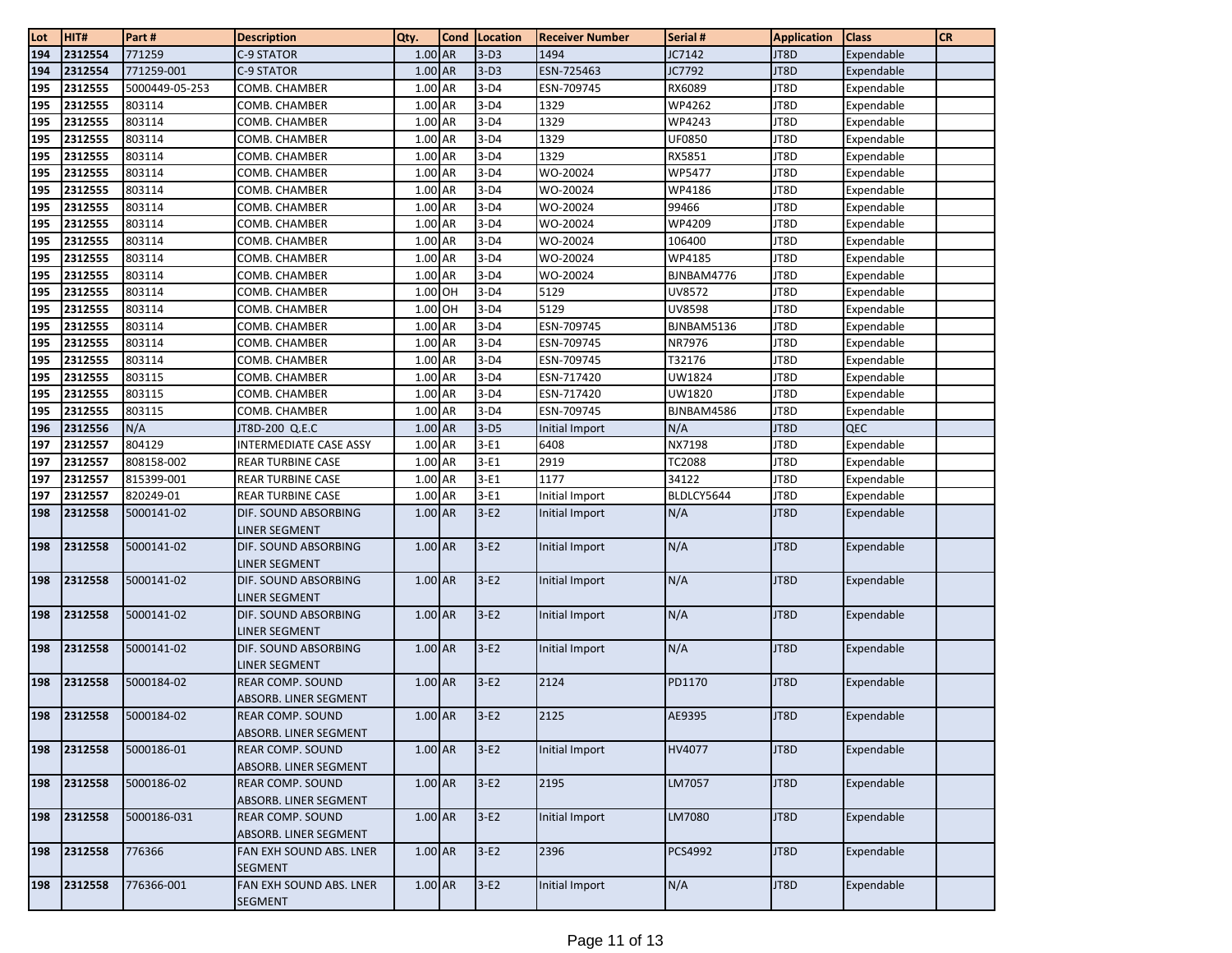| Lot | HIT#    | Part#      | <b>Description</b>                           | Qty.      | <b>Cond</b> Location | <b>Receiver Number</b> | Serial #      | <b>Application</b> | <b>Class</b> | <b>CR</b> |
|-----|---------|------------|----------------------------------------------|-----------|----------------------|------------------------|---------------|--------------------|--------------|-----------|
| 198 | 2312558 | 776366-001 | FAN EXH SOUND ABS. LNER<br><b>SEGMENT</b>    | $1.00$ AR | $3-E2$               | Initial Import         | TV0317        | JT8D               | Expendable   |           |
| 198 | 2312558 | 776366-001 | FAN EXH SOUND ABS. LNER<br><b>SEGMENT</b>    | 1.00 AR   | $3-E2$               | Initial Import         | 0654A010      | JT8D               | Expendable   |           |
| 198 | 2312558 | 776366-001 | FAN EXH SOUND ABS. LNER<br><b>SEGMENT</b>    | 1.00 AR   | $3-E2$               | 2351                   | R03454        | JT8D               | Expendable   |           |
| 198 | 2312558 | 776366-001 | FAN EXH SOUND ABS. LNER<br><b>SEGMENT</b>    | 1.00 AR   | $3-E2$               | 2397                   | PCS062906A    | JT8D               | Expendable   |           |
| 198 | 2312558 | 776367     | FAN EXH SOUND ABS. LNER<br><b>SEGMENT</b>    | 1.00 AR   | $3-E2$               | 2400                   | TV0479        | JT8D               | Expendable   |           |
| 198 | 2312558 | 776367-001 | FAN EXH SOUND ABS. LNER<br><b>SEGMENT</b>    | 1.00 AR   | $3-E2$               | Initial Import         | <b>RU4352</b> | JT8D               | Expendable   |           |
| 198 | 2312558 | 776367-001 | FAN EXH SOUND ABS. LNER<br><b>SEGMENT</b>    | 1.00 AR   | $3-E2$               | Initial Import         | N/A           | JT8D               | Expendable   |           |
| 198 | 2312558 | 776367-001 | FAN EXH SOUND ABS. LNER<br><b>SEGMENT</b>    | 1.00 AR   | $3-E2$               | 2407                   | <b>NSN</b>    | JT8D               | Expendable   |           |
| 198 | 2312558 | 776367-001 | FAN EXH SOUND ABS. LNER<br><b>SEGMENT</b>    | 1.00 AR   | $3-E2$               | 2410                   | <b>NSN</b>    | JT8D               | Expendable   |           |
| 198 | 2312558 | 776368     | FAN EXH SOUND ABS. LNER<br><b>SEGMENT</b>    | 1.00 AR   | $3-E2$               | Initial Import         | <b>NSN</b>    | JT8D               | Expendable   |           |
| 198 | 2312558 | 776368-001 | FAN EXH SOUND ABS. LNER<br><b>SEGMENT</b>    | 1.00 AR   | $3-E2$               | Initial Import         | <b>NSN</b>    | JT8D               | Expendable   |           |
| 198 | 2312558 | 776368-001 | FAN EXH SOUND ABS. LNER<br><b>SEGMENT</b>    | 1.00 AR   | $3-E2$               | 2354                   | <b>NSN</b>    | JT8D               | Expendable   |           |
| 198 | 2312558 | 800745-01  | DIF. SOUND ABSORBING<br><b>LINER SEGMENT</b> | 1.00R     | $3-E2$               | Initial Import         | N/A           | JT8D               | Expendable   |           |
| 198 | 2312558 | 800745-01  | DIF. SOUND ABSORBING<br><b>LINER SEGMENT</b> | 1.00 AR   | $3-E2$               | 2462                   | <b>NSN</b>    | JT8D               | Expendable   |           |
| 198 | 2312558 | 800754-01  | LINER SEGMENT ASSY                           | 1.00 AR   | $3-E2$               | 2156                   | AE10529       | JT8D               | Expendable   |           |
| 198 | 2312558 | 800754-01  | LINER SEGMENT ASSY                           | 1.00 AR   | $3-E2$               | 2157                   | SZ6165        | JT8D               | Expendable   |           |
| 198 | 2312558 | 800754-01  | LINER SEGMENT ASSY                           | 1.00 AR   | $3-E2$               | 2158                   | RL4911        | JT8D               | Expendable   |           |
| 198 | 2312558 | 802182     | FAN EXH SOUND ABS. LNER<br><b>SEGMENT</b>    | 1.00 AR   | $3-E2$               | Initial Import         | BMEWAJ0887    | JT8D               | Expendable   |           |
| 198 | 2312558 | 802182     | FAN EXH SOUND ABS. LNER<br><b>SEGMENT</b>    | 1.00 AR   | $3-E2$               | 2359                   | <b>NSN</b>    | JT8D               | Expendable   |           |
| 198 | 2312558 | 802182     | FAN EXH SOUND ABS. LNER<br><b>SEGMENT</b>    | 1.00 AR   | $3-E2$               | 2467                   | 061104E2      | JT8D               | Expendable   |           |
| 198 | 2312558 | 802182     | FAN EXH SOUND ABS. LNER<br><b>SEGMENT</b>    | 1.00 AR   | $3-E2$               | 2469                   | <b>VM8321</b> | JT8D               | Expendable   |           |
| 198 | 2312558 | 802183     | FAN EXH SOUND ABS. LNER<br><b>SEGMENT</b>    | $1.00$ AR | $3-E2$               | 2360                   | <b>NSN</b>    | JT8D               | Expendable   |           |
| 198 | 2312558 | 802183     | FAN EXH SOUND ABS. LNER<br><b>SEGMENT</b>    | 1.00 AR   | $3-E2$               | 2361                   | <b>NSN</b>    | JT8D               | Expendable   |           |
| 198 | 2312558 | 802183     | FAN EXH SOUND ABS. LNER<br><b>SEGMENT</b>    | 1.00 AR   | $3-E2$               | 2470                   | BA68693       | JT8D               | Expendable   |           |
| 198 | 2312558 | 802183     | FAN EXH SOUND ABS. LNER<br><b>SEGMENT</b>    | 1.00 AR   | $3-E2$               | 2471                   | PCSE16229     | JT8D               | Expendable   |           |
| 198 | 2312558 | 802183     | FAN EXH SOUND ABS. LNER<br><b>SEGMENT</b>    | 1.00 AR   | $3-E2$               | 2472                   | 021501C       | JT8D               | Expendable   |           |
| 198 | 2312558 | 802184     | FAN EXH SOUND ABS. LNER<br>SEGMENT           | 1.00 AR   | $3-E2$               | 2160                   | <b>VM9786</b> | JT8D               | Expendable   |           |